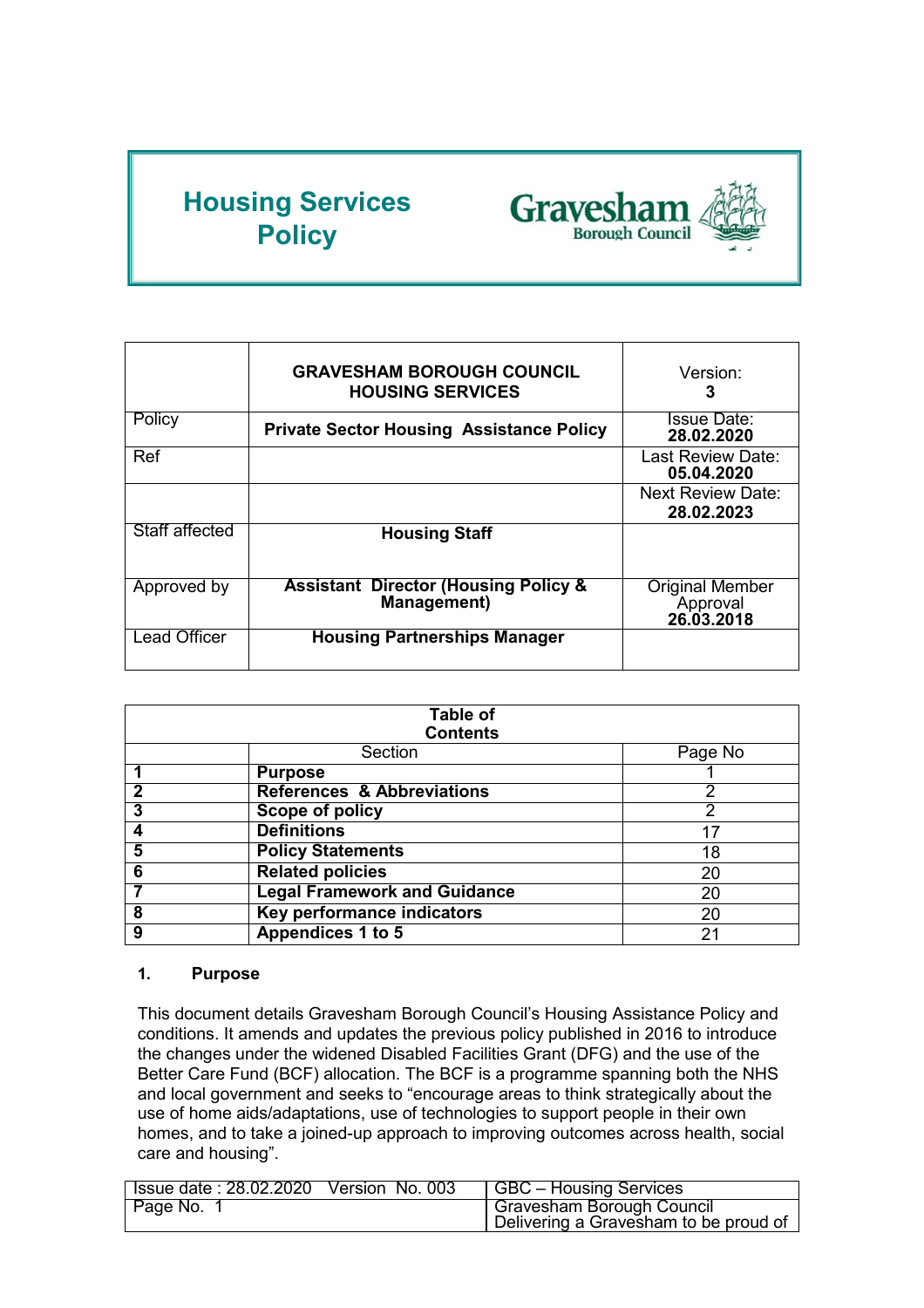## Council Tenants Disabled Adaptations

This policy does not cover the process for Council tenants who require disabled adaptations. This is covered under the Policy for Discretionary Disabled Adaptions.

This policy is required under the Regulatory Reform (Housing Assistance) (England and Wales) Order 2002 and provides the Council with the discretion to develop new schemes for providing financial assistance to deal with issues in the privately sector.

This policy directly links to the Council's Corporate Business Plan, Safeguard residents: put in place a package of housing measures and creative intervention that support the most vulnerable.

In order to meet this priority the policy aims to focus on the following areas:

- 1.1 Assist disabled residents to remain in their own homes through supporting the provision of adaptations
- 1.2 Promote affordable warmth through improving energy efficiency in private sector homes
- 1.3 Safeguard the health and well-being of vulnerable residents by removing unnecessary hazards to health in the home
- 1.4 To enable integrated approach with the NHS to reduce/prevent hospital discharge to consider long term needs of vulnerable residents.

Housing is a key determinant of health and by promoting good quality housing. This policy will contribute to reducing health inequalities for Gravesham residents.

### **2. References &Abbreviations**

Occupational Therapist – OT Better Care Fund – BCF Disabled Facilities Grant – DFG Disabled Facilities Fastrack Grant – DFFG Hospital Discharge Assistance - HDA

### **3. Scope of Policy**

- 3.1 This policy is intended to be gender-inclusive and where a reference to an individual's gender appears within this document its use is nondiscriminatory.
- 3.2 Private sector housing is made up of privately rented housing and owner occupied housing:
	- 3.2.1 Privately rented housing has an essential role to play in providing accommodation for people who cannot afford to buy a home of their own and for those not yet certain of their long term job/location. High house prices and a shortage of social housing mean that renting from private landlords is the only option for a considerable number of local people.

| Issue date: 28.02.2020  Version No. 003 | GBC – Housing Services                                             |
|-----------------------------------------|--------------------------------------------------------------------|
| l Page No. 2                            | Gravesham Borough Council<br>Delivering a Gravesham to be proud of |
|                                         |                                                                    |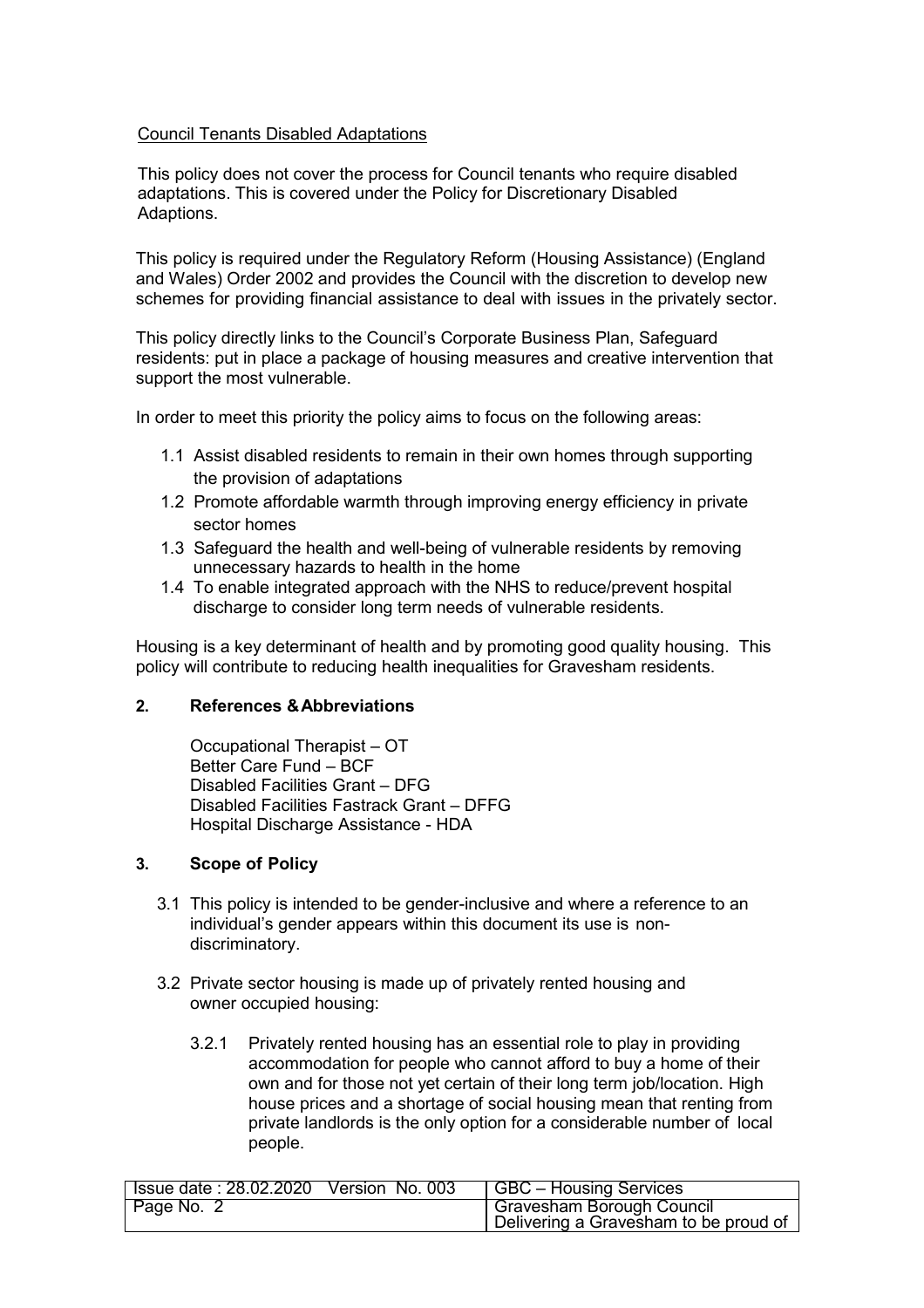- 3.2.2 Owner occupied households and those in privately rented accommodation account for 81% of all homes in the borough. Most of these are well maintained and suitable for the needs of their occupiers but a significant number are in a poor state of repair or lack adequate heating or insulation. Others are occupied by disabled people and have not been adapted for their needs.
- 3.2.3 The policy provides Gravesham Borough Council with the flexibility and discretion to provide appropriate assistance to meet the aims and priorities set out below.
- 3.3 Mandatory Disabled Facilities Grants (DFGs)
	- 3.3.1 The Council, as a local housing authority, has a statutory obligation to administer Disabled Facilities Grants to provide adaptations to enable disabled residents to live independently within their own homes. It is governed by the Housing Grants, Construction and Regeneration Act 1996.
	- 3.3.2 The eligibility requirements, scope of works, and the general requirements governing mandatory DFGs are prescribed and the Council is unable to deviate from these requirements.
	- 3.3.3 The grant limit is £30,000 and cannot be exceeded.
- 3.4 Disabled Facilities Grants process
	- 3.4.1 A referral for a grant for a disabled person is made by Kent County Council social services. All persons making enquiries will be asked to contact the social services occupational therapist for an assessment. The occupational therapist will assess the person's needs and identify any equipment that might be suitable, as this is their area of expertise. The referral from the occupational therapist (OT) will state what adaptations are required and that the adaptations are necessary and appropriate to meet the person's assessed needs.
	- 3.4.2 At the same time as completing the referral the OT completes a questionnaire with the client. This questionnaire is used by the grants team to determine the priority status of the referral. This is used to help allocate the referral in a priority-need order as appropriate.
- 3.5 Prioritisation Scheme
	- 3.5.1 There may be occasions when the Council receives a large volume of referrals from the OT. In order to address this demand the Council has a prioritisation scheme. The scheme is designed to assist the Council in ensuring that resources are allocated in order of need. Need is based on the relevant information received from the client, the OT and any other relevant parties.
	- 3.5.2 The client's details are then kept in priority order. Each client is placed into a high or medium band. Points are added to each case

| $\sqrt{1}$ Issue date : 28.02.2020 Version No. 003 | GBC – Housing Services                                             |
|----------------------------------------------------|--------------------------------------------------------------------|
| Page No. 3                                         | Gravesham Borough Council<br>Delivering a Gravesham to be proud of |
|                                                    |                                                                    |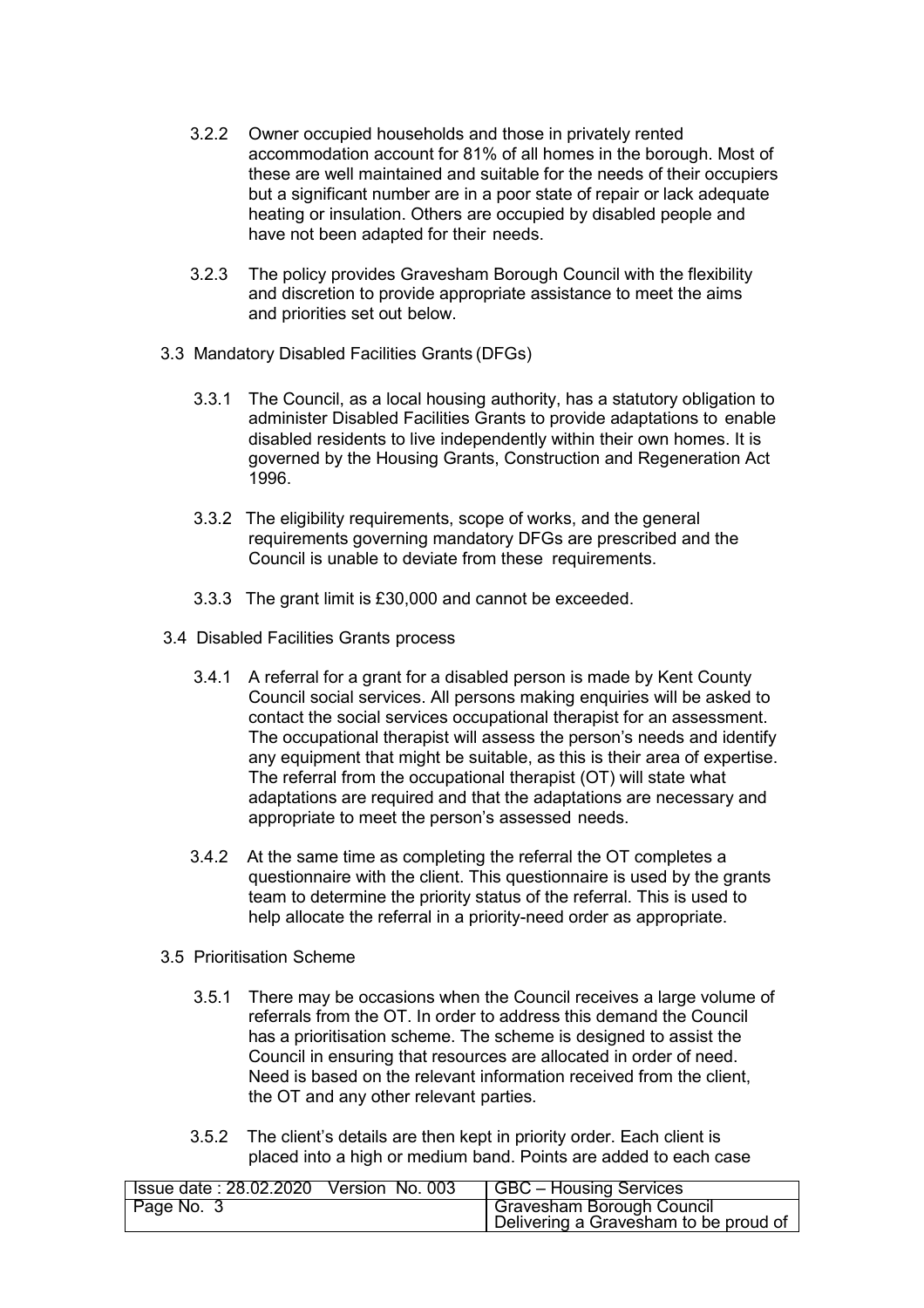on a monthly basis allowing them to reach the top of the list over a period of time.

- 3.6 Preliminary Test of Resources
	- 3.6.1 On receipt of a referral, a Preliminary Test of Resources will be carried out on the client to assess the entitlement for grant. The client will be asked to complete a form. Details of income and savings will be requested and all details will be required to be verified when the full application is made.
	- 3.6.2 The financial information is added into the computer system that carries out the means test. This is a standard approach issued by government and is the same in every local authority. This enables the Council to determine if the client is eligible for a grant and / or if the client has a financial contribution to pay towards the cost of the works.
	- 3.6.3 A letter is then sent to the client advising of the notional contribution but detailing that this may change if their circumstances change when the full application is made.
	- 3.6.4 This preliminary test will be processed within 7 working days and the client will be informed of the approximate amount of grant which may be available on the basis of the information given.
- 3.7 Using an Agency
	- 3.7.1 The application process is complicated and many clients struggle to provide the necessary paperwork. The client is, therefore, advised of the option to use an agent to assist them in making the application and with any other services they may need. Should the applicant choose to use an agency then they will obtain all necessary Planning and Building Control approvals on their behalf. The Council currently works closely with home improvement agencies however, a client is able to employ any agent to assist them.
	- 3.7.2 The applicant must sign a form giving permission for the agent of their choice to be included in any correspondence.
	- 3.7.3 The agent's fees are part of the eligible grant expenses (see paragraph viii below); however, the grant will only include the fees for an agent if they meet the criteria set out in appendix 2.
	- 3.7.4 Applicants should note that they will be liable for an agent's fees in making the application and they should ensure that they have sufficient funding available to meet these fees as there will be no guarantee of financial assistance until the grant is approved. In the case of DFGs that have been approved, the Council will consider making grant available to cover a percentage (up to 50%) of abortive fees.

| <b>Issue date: 28.02.2020 Version No. 003</b> | GBC - Housing Services                                             |
|-----------------------------------------------|--------------------------------------------------------------------|
| Page No. 4                                    | Gravesham Borough Council<br>Delivering a Gravesham to be proud of |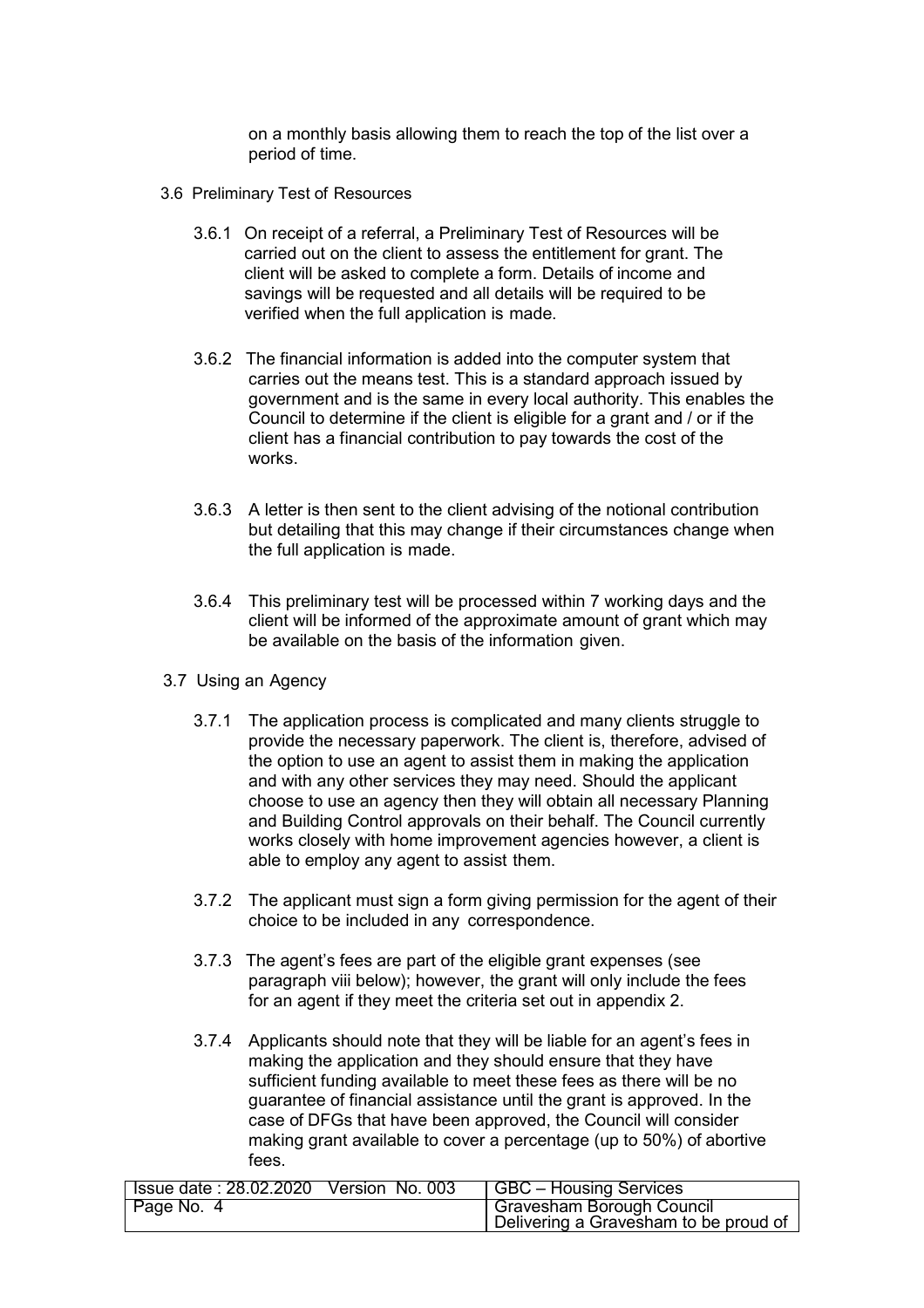#### 3.8 Eligible works

- 3.8.1 The Council will only offer grant for those works that are considered mandatory to meet the needs of the disabled person. Appendix 3 provides details of the agreed eligible works.
- 3.9 Using an Agent: Fees and Charges
	- 3.9.1 The Council currently works closely with Home Improvement Agencies. Fees, currently 12.5% of the eligible works, will normally be charged by them.
	- 3.9.2 Other agencies may charge higher fees based on national rates. The Council will consider whether the fees are reasonable in assessing and determining any application.
	- 3.9.3 The grant can cover the cost of planning and building control fees, surveyor and architect fees, agency fees, and any other ancillary costs necessary for making the application. More detail is contained within Appendix 3.
	- 3.9.4 If a preliminary structural or electrical survey is required to determine the extent of work necessary then the applicant will be liable for these charges. The application must include satisfactory invoices so that, if a grant is approved, the applicant may be reimbursed for some or all of these costs.
	- 3.9.5 The fees and ancillary costs will be included as part of the grant approval and will not be paid until the grant has been approved. With the more complicated cases where the costs of the works and the ancillary costs are over £30,000 the applicant will be expected to fund the additional works required themselves.

## 3.10 Grant Conditions

- 3.10.1 General conditions can be found in the relevant section below. The conditions set out here are specific to the Disabled Facilities Grant. Only the works agreed by the Council will be covered by the grant. If the grant is approved the applicant has 12 months to complete the works.
- 3.10.2 The works must be completed by the contractor stated on the approval document.
- 3.10.3 If there is a contribution to pay the applicant must ensure that they have the money to cover their share of the costs before the work begins on site.
- 3.10.4 Unforeseen and additional costs will only be paid where they are necessary to complete the adaptation and must be agreed by the Council before they are undertaken.

| <b>Issue date: 28.02.2020 Version No. 003</b> | GBC - Housing Services                                                    |
|-----------------------------------------------|---------------------------------------------------------------------------|
| Page No. 5                                    | <b>Gravesham Borough Council</b><br>Delivering a Gravesham to be proud of |
|                                               |                                                                           |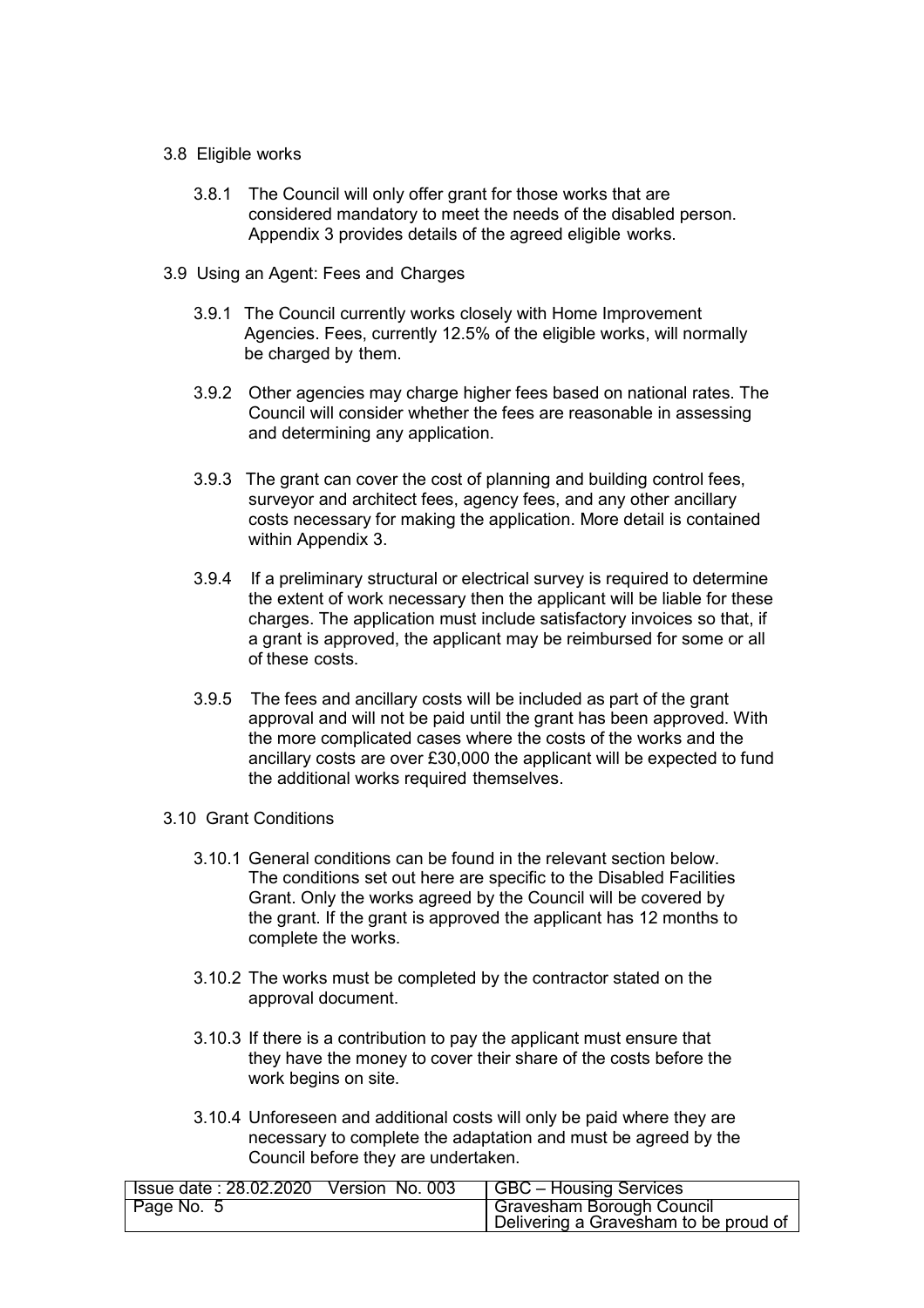- 3.11 Application for a grant
	- 3.11.1 The Council's Housing Partnerships Manager as well as the agent (if used), will visit the client. The Council's role in the DFG programme is to ensure that the works are reasonable and practicable by checking that the property is suitable for adaptation. The Housing Partnerships Manager will also check that the works being asked for are the most cost effective method of achieving an appropriate adaptation.
	- 3.11.2 All necessary paperwork is sent to the client, or the client's agent for them to help the client complete the application process.

In order to make an application the client must supply the following:

- A completed application form.
- The certificate of future occupation completed and signed by the Applicant.
- A minimum of two competitive estimates for all work listed on the schedule of work. The builders must provide an individual price for each specified item written on the schedule.
- Papers confirming details of income and capital.
- Utility bill (for occupiers).
- Evidence of financial situation.
- Evidence of ownership of the property or the right to reside at the property. Where necessary, the Council will carry out a search on the land registry to confirm the client's title to the property which is being adapted.
- Any planning or building regulation approvals.
- 3.11.3 On receipt of a valid application, the Council has to confirm the applicant's financial status. This may involve provision of documentary evidence from the applicant and contacting other organisations to confirm this, for example, the Department for Works and Pensions.
- 3.11.4 The Council will endeavour to process the application within 10 working days of receipt of all the necessary paperwork.
- 3.12 Approval or Refusal
	- 3.12.1 Once a valid application has been received the Council has 6 months to approve or refuse the application; however, we have set a local target for approval within 20 working days. An application is only considered valid if all the relevant paper work and evidence has been submitted and checked by the Housing Partnerships Manager to be correct.
	- 3.12.2 The grant is either approved or refused by an authorised manager. If the grant is refused a formal refusal letter is issued stating the reasons why the grant has been refused. If the grant is approved a formal approval letter will be sent out detailing the terms of the grant

| <b>Issue date: 28.02.2020 Version No. 003</b> | GBC – Housing Services                                                    |
|-----------------------------------------------|---------------------------------------------------------------------------|
| Page No. 6                                    | <b>Gravesham Borough Council</b><br>Delivering a Gravesham to be proud of |
|                                               |                                                                           |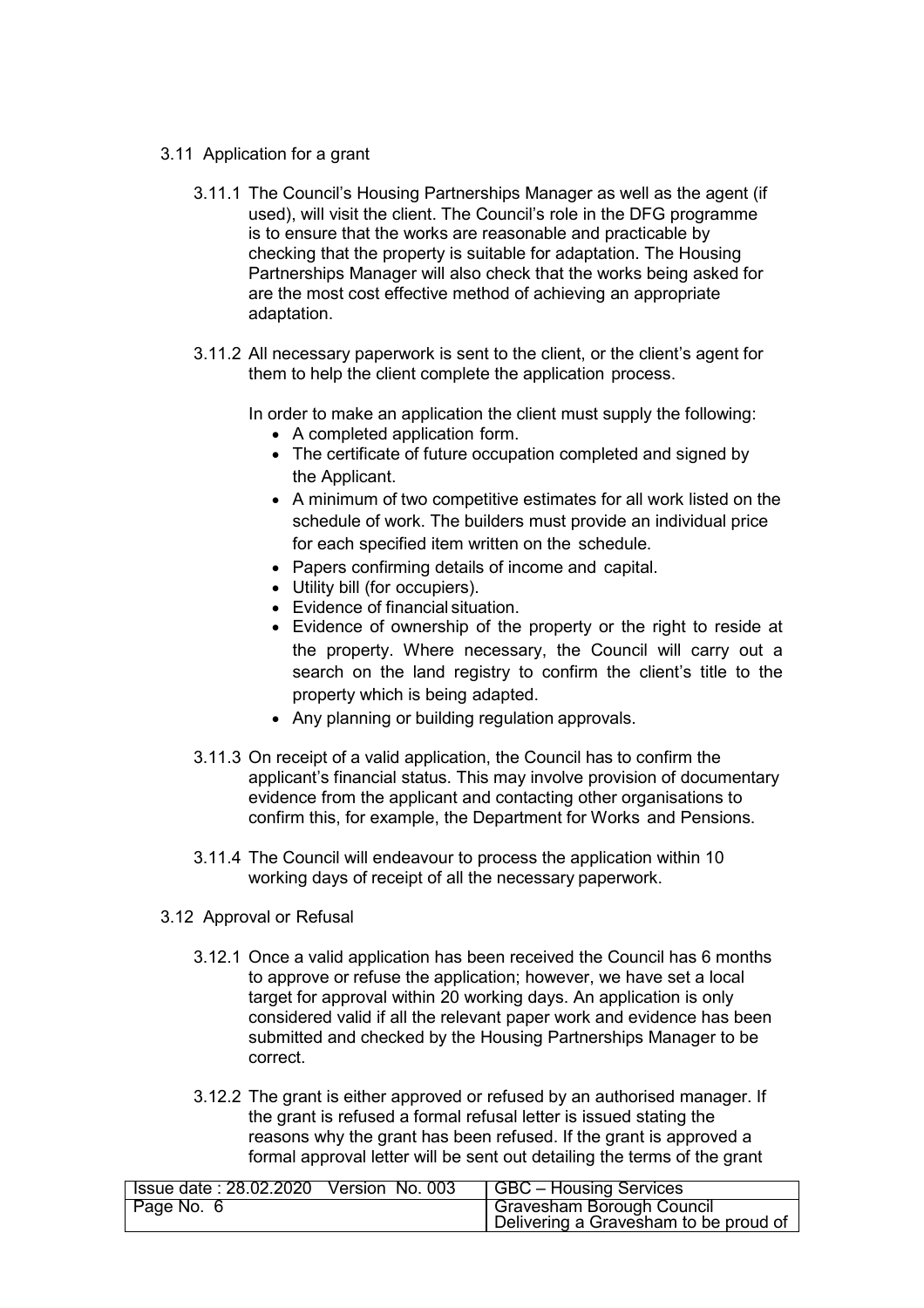and the conditions that need to be met.

- 3.12.3 Once approved, the applicant has 12 months to complete the works.
- 3.13 Work on Site
	- 3.13.1 The contract for the works is the responsibility of the applicant and their builder and/or their nominated agent. The Housing Partnerships Manager will monitor progress and carry out quality checks to ensure that only those works agreed by the grant approval are carried out and that the works give value for money. Once the work is complete the Housing Partnerships Manager will get permission from the client to pay the grant money. This is usually paid direct to the contractor but can be paid to the client for them to pay the contractor themselves.

#### 3.14 Land Charge

- 3.14.1 Under the provisions of the Disabled Facilities Grant (Conditions relating to approval or payment of Grant) General Consent 2008, the Council is entitled to place a local land charge on the property.
- 3.14.2 The charge is only placed where the Council approves an application for a disabled facilities grant from an owner in excess £5,000. However, the charge itself cannot exceed £10,000 in total.
- 3.14.3 The charge will only be recovered if the property is disposed of within 10 years of the "certified date", that is, the date we certified the works were completed to the Council's satisfaction.
- 3.14.4 The Council may use its discretion not to recover the charge in the event of the property being disposed of within the 10 year period, for example, if doing so would cause the client financial hardship, or if the client moves to a property more suitable for the needs of a disabled person.
- 3.14.5 Any increase in the grant may have an impact on the charge placed against the property.
- 3.15 Housing Associations
	- 3.15.1 All disabled people are entitled to make an application for a disabled facilities grant regardless of tenure type. However, Housing Association tenants are expected to approach their housing association in the first instance. Housing Associations are expected to maintain their own housing stock and provide funding towards the cost of adaptations where possible.
	- 3.15.2 For those residents where the housing associations do not fund adaptations, the Council will look to assist.
- 3.16 Disabled Facilities Fastrack Grant

| <b>Issue date: 28.02.2020 Version No. 003</b> | GBC – Housing Services                                             |
|-----------------------------------------------|--------------------------------------------------------------------|
| Page No.                                      | Gravesham Borough Council<br>Delivering a Gravesham to be proud of |
|                                               |                                                                    |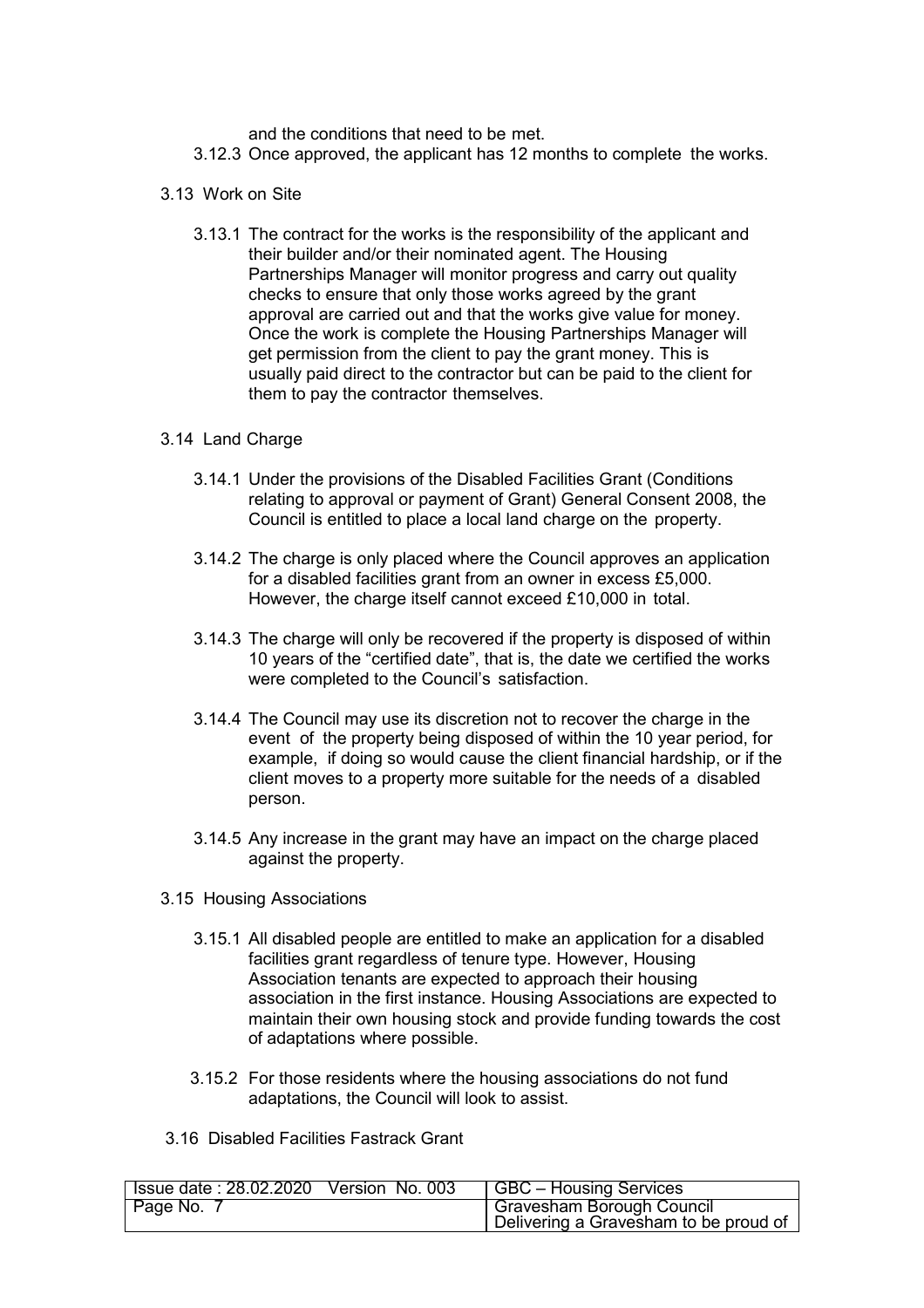- 3.16.1 Fastrack assistance will provide a quicker and more streamlined service allowing customers to avoid the main mandatory DFG process.
- 3.16.2 This grant will be considered for those adaptions costing under £7,000 and recommended by an Occupational Therapist. Applicants must be an owner-occupier, private sector tenant or Housing Association tenant, be registered or registerable disabled.
- 3.16.3 Such a grant is appropriate in situations for urgently needed disabled aids and adaptations (for instance, a straight stair lift or level access shower) that, if not carried out, could directly affect the occupant's health, safety and welfare, or the health, safety and welfare of the disabled person's carer. The grant is not for property repair or its maintenance, it is solely for adaptations.
- 3.16.4 The grant will only require one estimate and be limited to a maximum of £7,000. If after the tendering process the estimates received are slightly over (maximum of £1000) the £7000 limit then the grant process will be followed although a charge will be placed against the property for the excess amount over £5000. Applicants for this grant will not be required to go through the means testing process if the cost of the works does not exceed the grant limit at the time of approval.
- 3.17 Alternative Works and Enhanced Schemes
	- 3.17.1 There are occasions when clients decide they do not want to have the adaptations recommended by the OT but would prefer to have alternative and more costly works carried out. This is known as an enhanced scheme.
	- 3.17.2 The Council will not facilitate enhanced schemes under the Disability Facilities Grant process. However, the Council does accept that, on rare occasions, it may be necessary to exercise its discretion to assist those who require works under an enhanced scheme.
	- 3.17.3 An application for an enhanced scheme will be considered by the Housing Renewal Panel which will consist of Housing Partnerships Manager and the Assistant Director for Housing Policy & Management.
	- 3.17.4 Procedure to be followed if an enhanced scheme is accepted. For example: client request for an extension instead of an OT recommended lift and wet room:
		- The Housing Partnerships Manager will visit the property to confirm whether the OT recommendations can be provided.
		- If the OT recommendations can be provided, then the client will be informed that the Council will support only those recommended works and that the client will be responsible for building their extension with all relevant planning and building regulation approvals.

| $\sqrt{1}$ Issue date : 28.02.2020 Version No. 003 | GBC – Housing Services                                             |
|----------------------------------------------------|--------------------------------------------------------------------|
| Page No. 8                                         | Gravesham Borough Council<br>Delivering a Gravesham to be proud of |
|                                                    |                                                                    |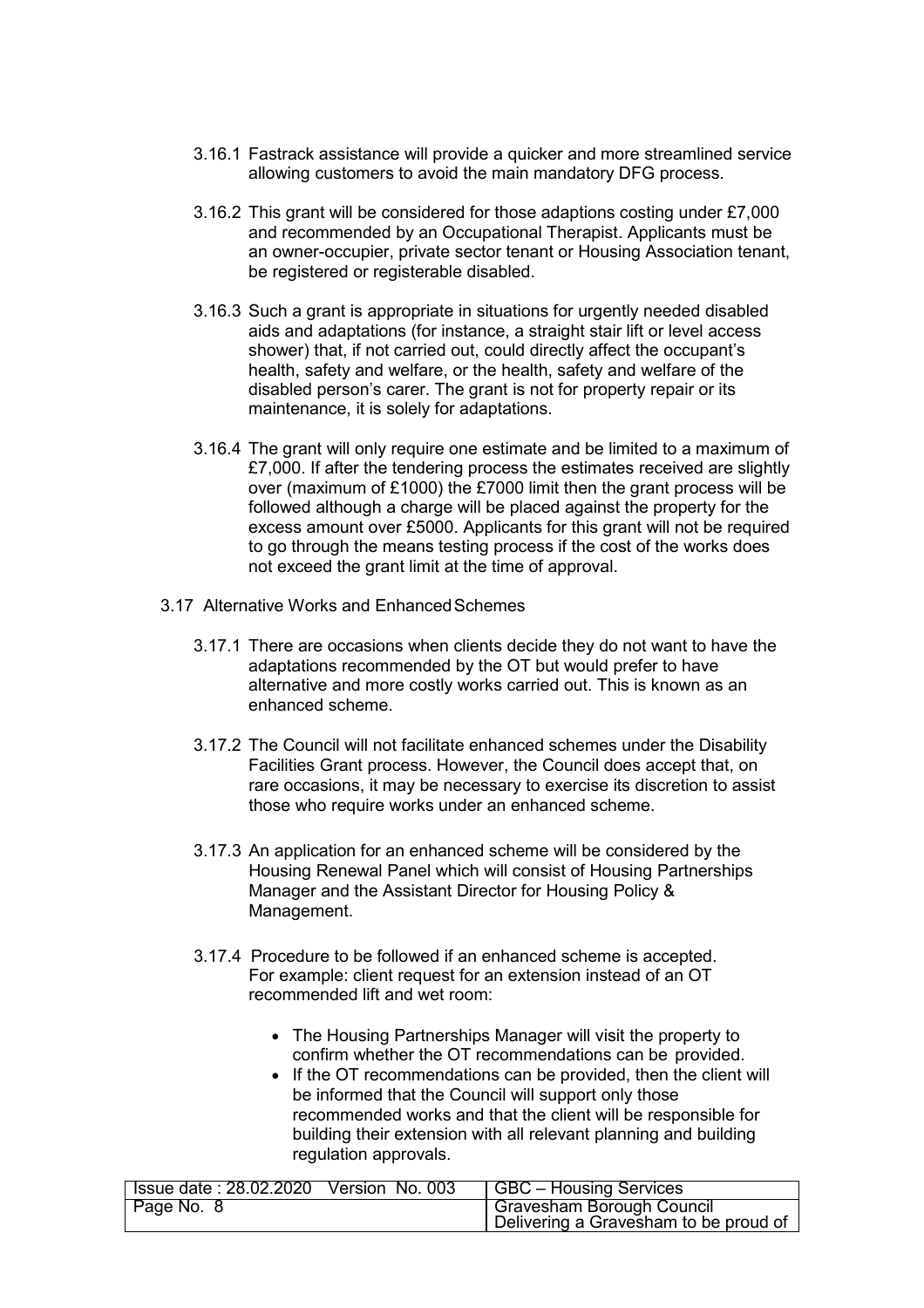- On completion of the client building the extension, the client should then be re-assessed by the OT before the Council receives an application for a wet room installation only, as there will no longer be a requirement for a lift.
- 3.18 Discretionary Disabled FacilitiesGrants:
	- 3.18.1 Relocation Grant

In appropriate cases where a person is eligible for Disabled Facilities Grant assistance but the property is unsuitable for adaptation to their specific needs, a Relocation Grant may be offered. The maximum assistance is up to £10,000. This grant will only be available to a disabled person following a decision by the Council in consultation with Social Services that the existing property cannot be economically or reasonably adapted to their needs.

- 3.18.2 In the event of the owner occupier having to move to alternative accommodation, it will be a requirement that they sell their existing property to facilitate a move to a property that is considered suitable for adaptations.
- 3.18.3 The applicant may be asked to undertake the statutory means test for a Disabled Facilities Grants and/or provide other details to confirm there is financial hardship.
- 3.18.4 If the new property is of less value and the applicants benefit from the equity released, then the new grant may be a NIL approval.
- 3.18.5 Social Services and the Council must agree the suitability of the new property. If the new property requires adaptation, a Disabled Facilities Grant may also be offered.
- 3.18.6 Eligible items that can be included in the grant:
	- Legal fees (minimum of two quotes required)
	- Stamp Duty
	- Surveyor/ Valuation fees
	- Estate agent fees
	- Removal fees (minimum of two quotes required)
- 3.18.7 The Grant is to be approved before costs are incurred.
- 3.18.8 All fees are to be paid in full by the applicant who will then be reimbursed by the grant.
- 3.18.9 All requests for payment are to be supported by relevant invoices from the contractors via the applicant.
- 3.19 Disabled Facilities Grants outside grant policy
	- 3.19.1 Objectives

To assist with the provision of adaptations to vulnerable members of

| Issue date: 28.02.2020  Version No. 003 | <b>GBC</b> – Housing Services          |
|-----------------------------------------|----------------------------------------|
| Page No. 9                              | <sup>1</sup> Gravesham Borough Council |
|                                         | Delivering a Gravesham to be proud of  |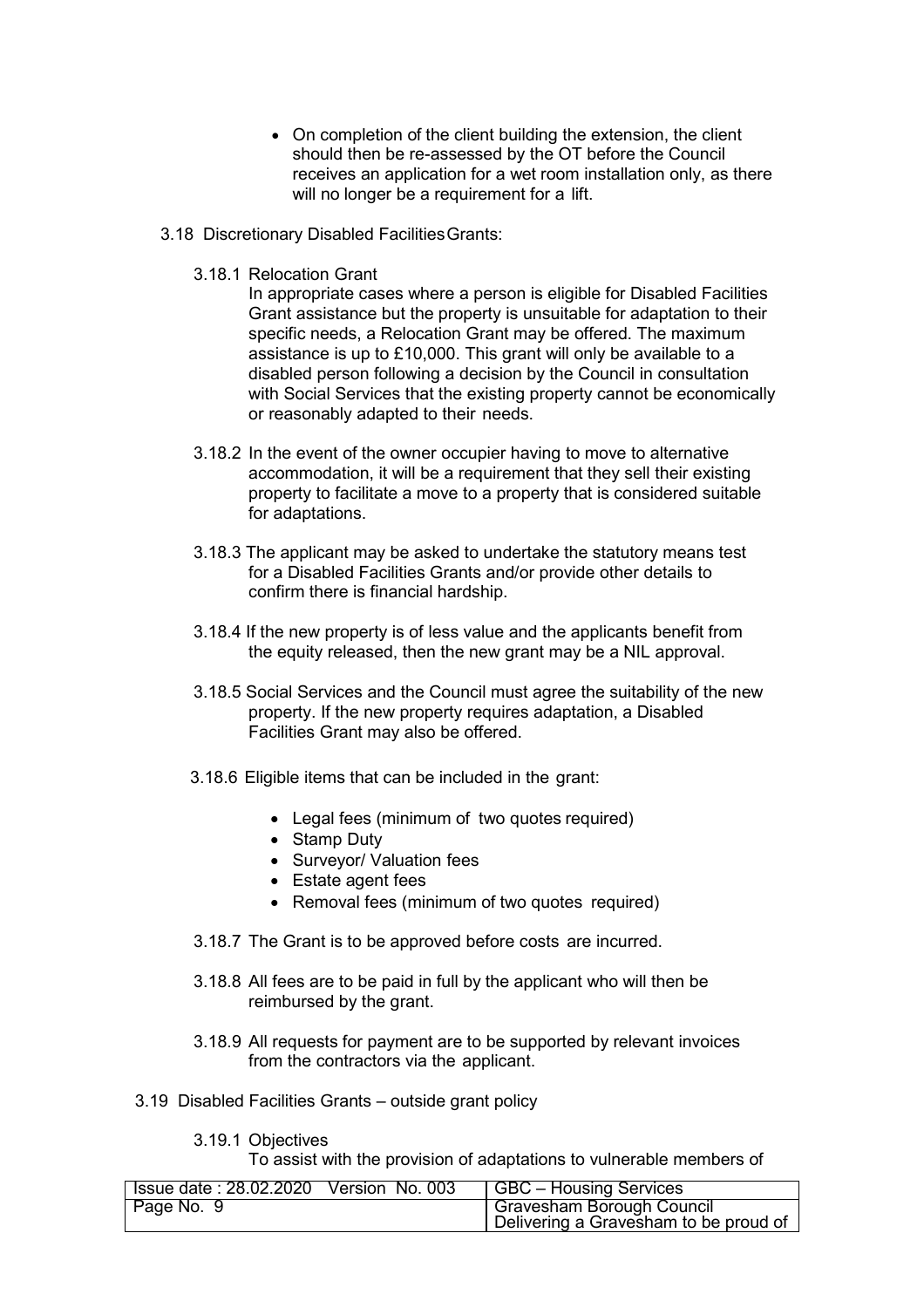community where critical health conditions apply.

- 3.19.2 Assist where the customer has a contribution to pay towards the grant but they cannot afford to do so.
- 3.19.3 Criteria and conditions for eligible works as identified by OT Recommendations.
- 3.19.4 Grant limit of £10,000;
- 3.19.5 Means test to be carried out;
- 3.19.6 The applicant would first be expected to have applied to Kent County Council's Hardship Fund and been refused assistance before consideration can be given for a top up grant;
- 3.19.7 A land charge will be placed on the property and the grant will be repayable if the property is sold within 10 years of completion of the works. The charge will be additional to any Mandatory grant awarded;
- 3.19.8 The assisted works must be executed to the satisfaction of the Council, and the Council must be provided with an acceptable invoice.
- 3.19.9 The Housing Renewal Panel will determine each case on its merits.
- 3.20 Hospital Discharge Assistance (HDA)
	- 3.20.1 By integrating Council services with the NHS this funding will deliver key works to overcome obstacles preventing patients from being discharged and also as well as offering a service to help prevent hospital admissions in the first place by offering practical solutions to problems around the home.
	- 3.20.2 This assistance is to provide support to any resident being discharged from hospital or to prevent hospital admission. Due to the many housing problems that can prevent a timely hospital discharge/prevention from admission, a specific list of works cannot be given, however all works associated with the assistance must be essential to enable the resident to once again reside/remain in their home. Examples of works that would be expected to be supported by a HDA include deep cleaning, decluttering, minor adaptations, boiler repairs/replacement, minor repairs, moving furniture, specialist or essential furniture to accommodate the health need.
	- 3.20.3 The maximum assistance is up to £3,000. Where the works are required urgently and not exceeding £500, this will be fastracked through the Handyperson Enablement Service. No requirement for a charge shall be applied to such assistance, but will require referral from health professional to be eligible. This assistance will also have regards to the Kent Policy and Procedures to Support People who Self-Neglect or demonstrate hoarding behavior. This assistance will be subject to

| Issue date: 28.02.2020  Version No. 003 | GBC – Housing Services                                               |
|-----------------------------------------|----------------------------------------------------------------------|
| Page No. 10                             | ' Gravesham Borough Council<br>Delivering a Gravesham to be proud of |
|                                         |                                                                      |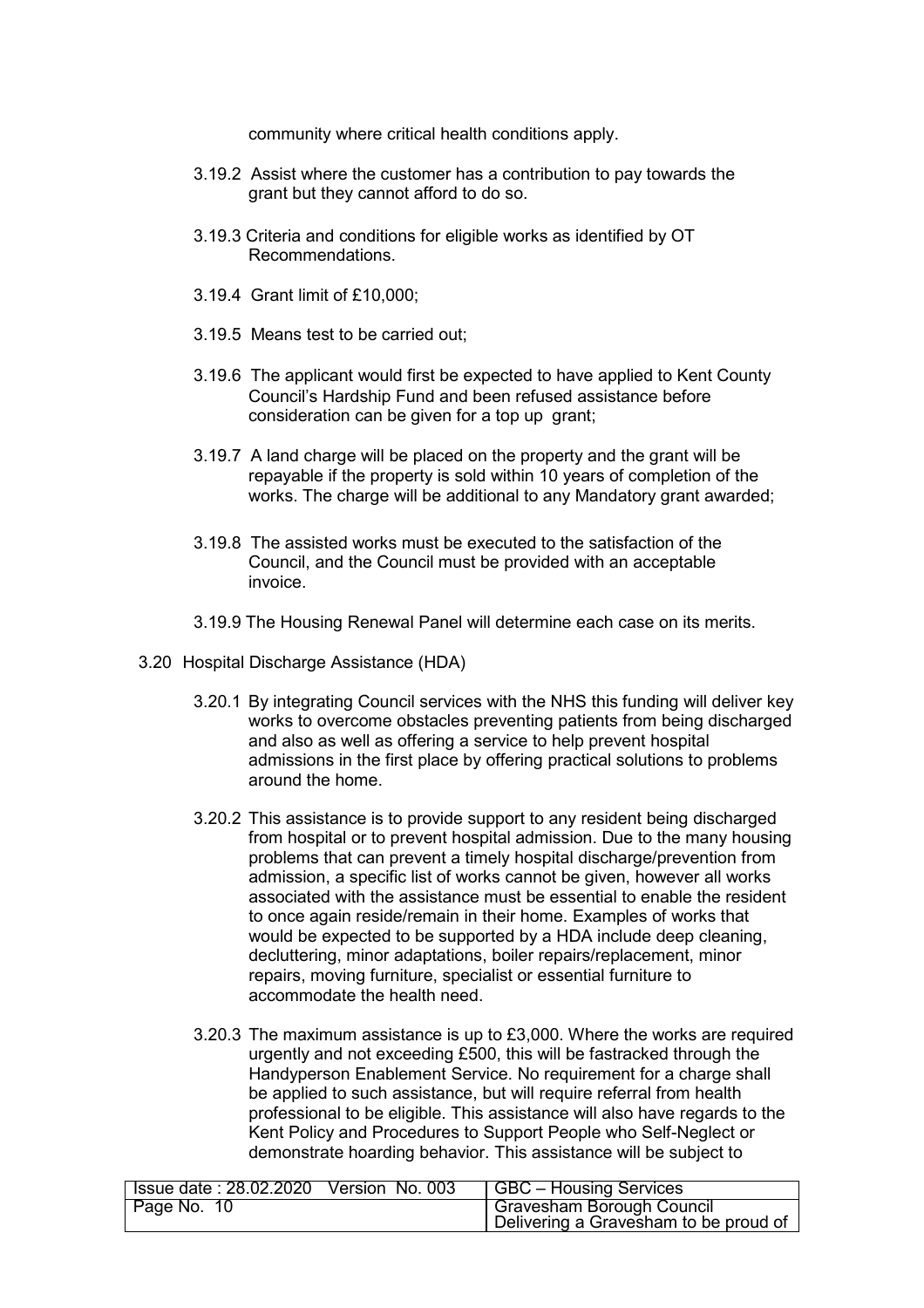available funding.

3.20.4 Applicants for a HDA must be in hospital at the time of referral and awaiting discharge or a referral from health professional to prevent hospital admission.

## 3.21 **Energy Efficiency Top-up Loans**

- 3.21.1 Each year in excess of 19,850 (2018/19) people die unnecessarily in England as a result of living in cold homes. Winter mortality rates are low in Gravesham with excess winter mortality ratio lower than the Kent average. The Council closely monitors these figures and looks at ways to ensure that provisions are in place for those vulnerable households who are most at risk.
- 3.21.2 The energy efficiency of private sector homes is a key determinant of health inequalities within Gravesham, and this policy promotes the improvement of home energy efficiency for those on low incomes. Other schemes are in place through Kent County Council's public health section to help with education and health awareness during cold periods, but in terms of the improvement of the home environment the local authority is best placed to help.
- 3.21.3 The Council is a member of the Kent and Medway Sustainable Energy Partnership and is keen to utilise the partnership to provide solutions for vulnerable householders and those on low incomes. This has proved successful so far in accessing funding from the energy companies for grants as part of the Energy Company Obligation (ECO).
- 3.21.4 It is anticipated that there will continue to be commitment from Government for energy companies to assist with the improvement of private homes. Regardless of the energy company commitment, it is expected that any scheme may not cover the full cost of improvement. The Government allowed local authorities to extend the ECO scheme to meet specific criteria which can be set by local authorities under the LA Flex Statement of Intent., see Appendix 5.
- 3.21.5 Therefore this policy provides for a 'top up' fund to ensure energy efficiency measures can be installed for households meeting specific criteria under the Council's ECO LA Flex – Statement of Intent. The measures are required to reduce carbon emissions, help to make homes more efficient and therefore more affordable and to prevent unnecessary episodes of ill- health and/or deaths as a result of living in a cold home.
- 3.21.6 The funding is to deliver energy efficiency measures to owner occupiers and private rented sector tenants in the form of a loan. Application for this loan will be assessed under the Council's ECO LA Flex criteria.
- 3.21.7 The loan limit will be £5,000 and a land charge will be placed on the property and the grant will be repayable if the property is sold within 10 years of completion of the works.

| Solution No. 003 lss lss lss lss ls 28.02.2020 Version No. 003 | <b>GBC</b> – Housing Services                                             |
|----------------------------------------------------------------|---------------------------------------------------------------------------|
| Page No. 11                                                    | <b>Gravesham Borough Council</b><br>Delivering a Gravesham to be proud of |
|                                                                |                                                                           |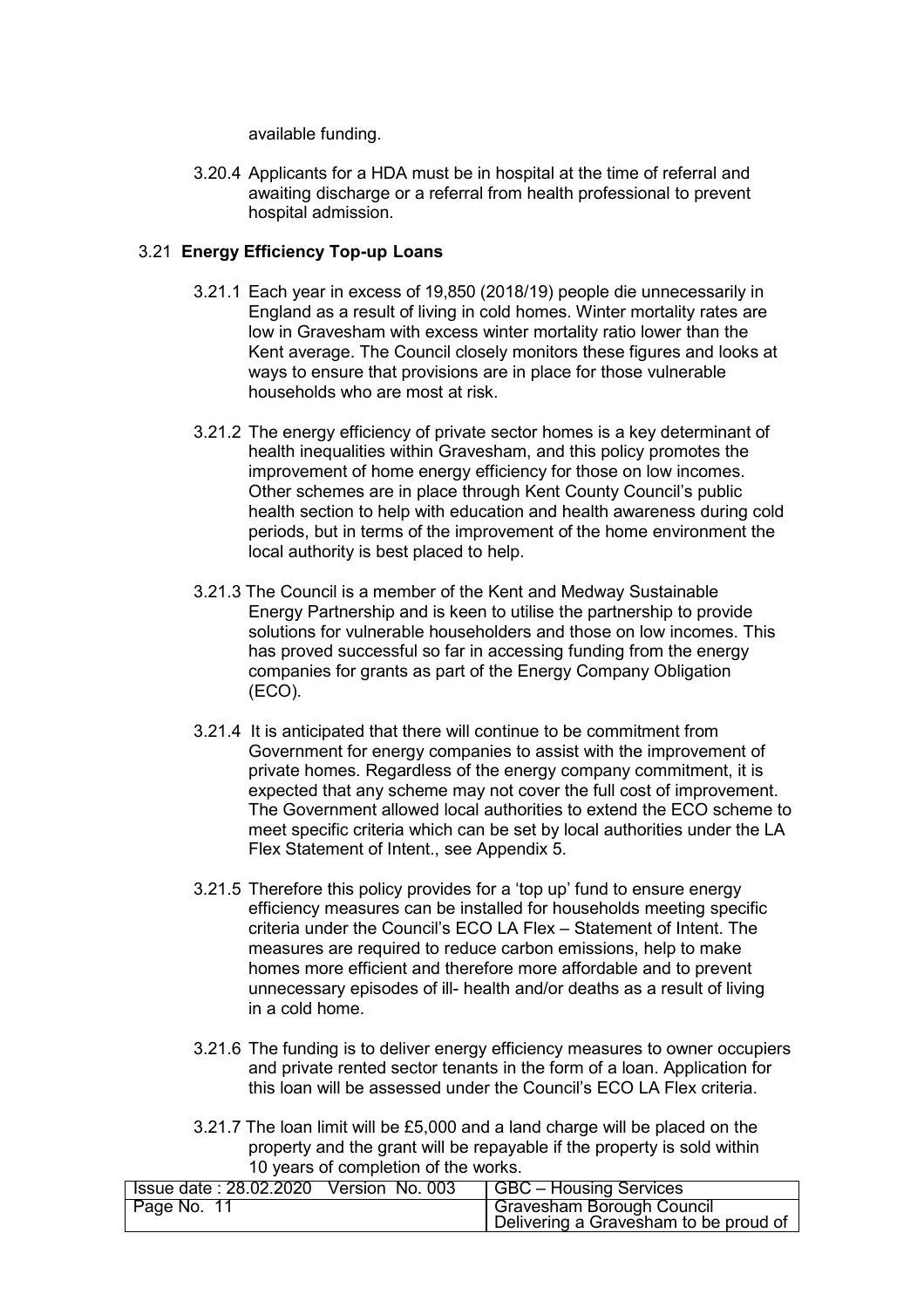- 3.21.8 This policy allows for these schemes to be developed during the life of the policy within the scope of the general provisions detailed below.
- 3.21.9 The Council will continue to work closely with Kent and Medway Sustainable Energy Partnership on Kent-wide projects and schemes to ensure that residents have access to as much available funding as possible to support the improvement of their homes.
- 3.22 General Provisions for ProvidingAssistance:
	- 3.22.1 Introduction

These general provisions allow the Council to design future schemes where necessary to provide assistance to meet the aims stated above, subject to available funding. This means that, from time to time, grants and loans may become available in addition to those schemes already stated in this policy.

3.22.2 Eligibility

Each scheme may have some specific eligibility criteria and full details will be available when an application is made; however, the following provides a general overview. Any person or persons who make an application for assistance under the Housing Assistance Policy must:

- 3.22.3 Live in the dwelling as their sole place of residence except for a landlord who intends to make the dwelling available for letting at a "fair" rent.
- 3.22.4 The Council may specify a period of time during which the applicant must have lived in the dwelling as their only or main residence prior to the date of application.
- 3.22.5 Have an owner's interest in the dwelling, or be a tenant or licensee of the dwelling, alone or jointly with others.
- 3.22.6 Have a duty or right to undertake the works in question or have the explicit permission in writing from the owner to do so.
- 3.22.7 Satisfy such financial tests as are approved by the Council from time to time as part of this Housing Assistance Policy.
- 3.22.8 Landlords and tenants of properties owned by registered social landlords are not eligible for housing assistance under the Housing Assistance Policy but may be under the disabled adaptations section of this policy and have not applied for assistance for the same or similar works in the preceding 5 years.
- 3.22.9 The Council will not normally provide renewal assistance for properties unless the property was constructed more than 10 years before the date of the application.

| <b>Issue date: 28.02.2020 Version No. 003</b> | GBC - Housing Services                                             |
|-----------------------------------------------|--------------------------------------------------------------------|
| Page No. 12                                   | Gravesham Borough Council<br>Delivering a Gravesham to be proud of |
|                                               |                                                                    |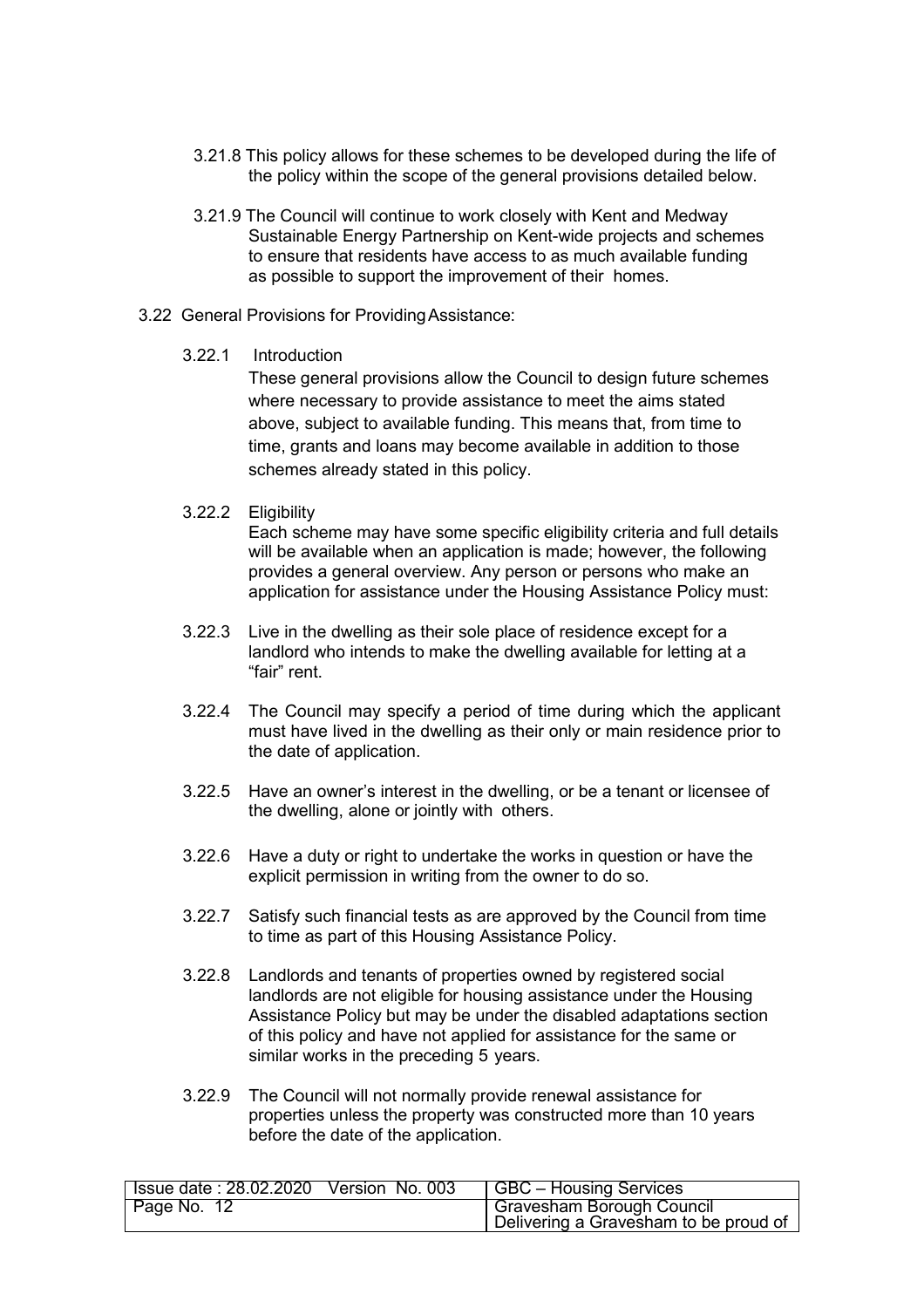#### 3.22.10 Application

- Any application for assistance under this Policy must be on the forms prescribed and approved by the Council. These forms may be varied by the Council as it considers appropriate. The applicant will be required to provide all or some of the following information:
- 3.22.11 Full details, including approved plans of the works upon which assistance is requested;
- 3.22.13 Documented proof that the applicant is the owner, tenant or licensee of the dwelling in question;
- 3.22.12 Detailed estimates from at least two builders of similar standing and VAT status for the works in question (the contractors concerned must not be members of the applicant's immediate family);
- 3.22.12 Details and receipts for the cost of any professional fees incurred, or to be incurred, in relation to the application for assistance.
- 3.22.14 The applicant or owner must sign an undertaking to repay any financial assistance where there has been a breach of the conditions.
- 3.22.15 If the applicant is a landlord a written undertaking that the dwelling(s) subject to the application will be made available for letting at a "fair" rent for a minimum period of five years. Alternatively that the dwelling will be made available to the Council or an approved registered social landlord for letting purposes (this is subject to the type of scheme being offered at the time);
- 3.22.16 If a complete and valid application is not submitted to the Council within 6 months of any formal offer of assistance, then the offer will expire and will normally be cancelled. If it is evident that progress is not being made within six months then the Council will use its discretion to cancel the offer earlier.
- 3.22.17 A formal offer does not constitute an approval. Funding will not be allocated until a complete and valid application has been submitted and approved. Should funding no longer be available the applicant will be notified in writing.
- 3.23 Notification of decision
	- 3.23.1 The Council will notify an applicant in writing whether the application for assistance is approved or refused. The notification will be provided as soon as reasonably practicable, and normally no later than four weeks after the date the application is received.
	- 3.23.2 When an application is approved the notification will specify the works which are eligible for assistance, the value of the assistance and the form that the assistance will take. It will also state the amount the

| <b>Issue date: 28.02.2020 Version No. 003</b> | GBC – Housing Services                                                    |
|-----------------------------------------------|---------------------------------------------------------------------------|
| Page No. 13                                   | <b>Gravesham Borough Council</b><br>Delivering a Gravesham to be proud of |
|                                               |                                                                           |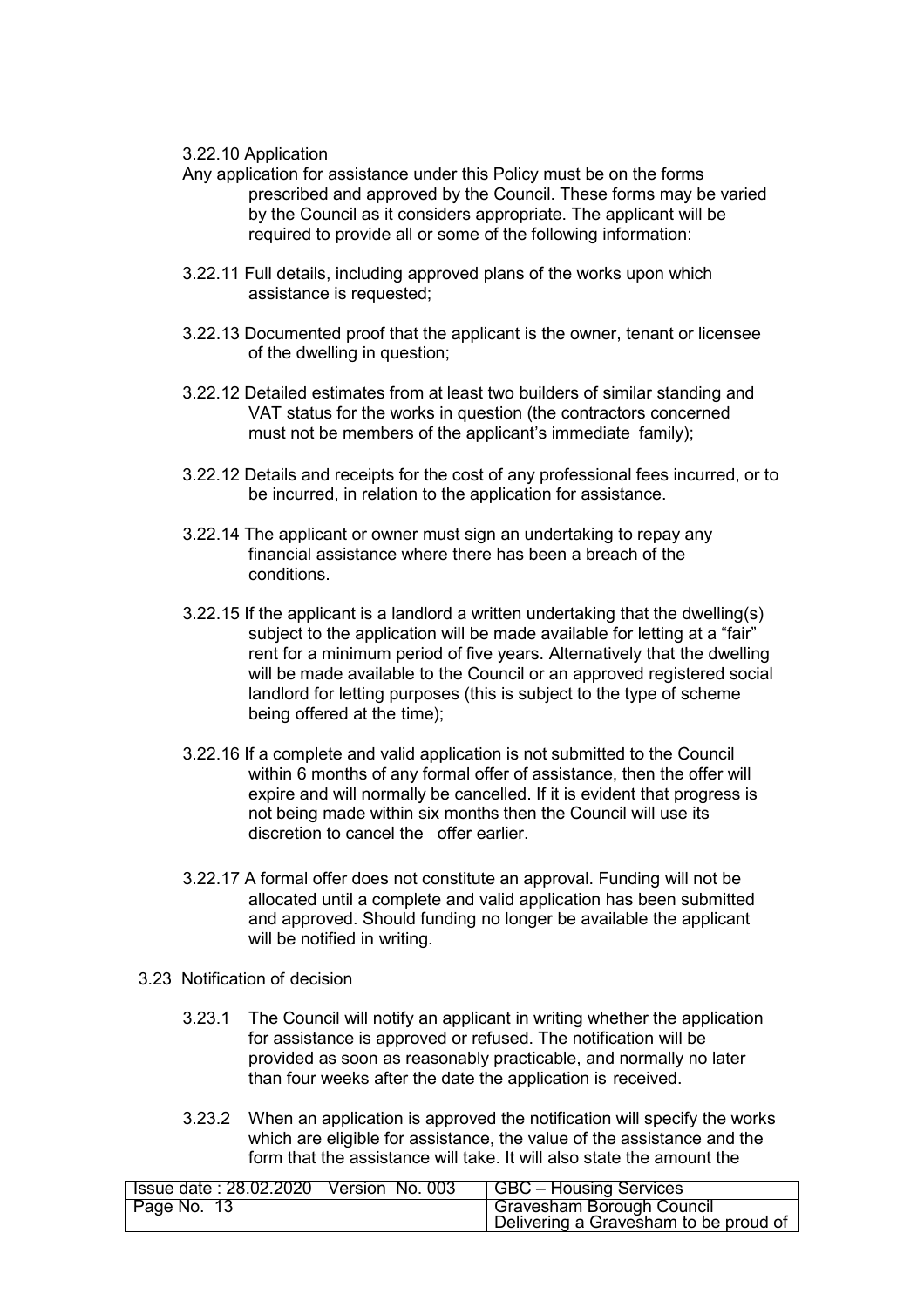applicant must contribute towards the cost of the works, the expiry date of the assistance and the contractors that the costs have been based on.

- 3.23.3 In the case of a refusal, the Council will explain in writing the reasons for the refusal and the procedure for appealing against the decision.
- 3.23.4 Assistance is not transferrable between properties and applicants.
- 3.23.5 A grant approval may be subject to the grant being registered as a legal charge. There is a charge for this which will be added to the grant. It may not be possible to approve the grant until it has been registered. All grants will be recorded as a local land charge.
- 3.24 Supervision of works
	- 3.24.1 The contract of employment will be between the applicant and the chosen contractor and will not include the Council.
	- 3.24.2 The responsibility for supervision of work rests with the applicant unless the applicant appoints a professional advisor or agent for that purpose.
	- 3.24.3 The Council is not liable for any poor workmanship nor does it provide a guarantee. The Council does not accept any responsibility for supervision of works and the applicant will be responsible to the Council for ensuring that the works completed are to an acceptable standard. Where eligible works have not been completed to an acceptable standard, the Council may withhold any money that is outstanding.
	- 3.24.4 An officer from the Council or the approved home improvement agency will check the works on completion and ensure that the works have been carried out in accordance with the agreed specification of work and in accordance with good building practice.
- 3.25 Conditions of Payment
	- 3.25.1 The assistance will only be paid if:
		- The assisted works are completed within the specified time period from the date of approval or such further period as the Council may subsequently allow.
		- The assisted works are carried out in accordance with the conditions of approval.
		- The assisted works are carried out by one of the contractors whose estimates accompanied theapplication.
		- The applicant confirms in writing (usually on a prescribed form) that they accept and are satisfied with the completed works.
		- The works have been completed to the satisfaction of the Council including Building Control and Planning.
		- The Council is provided with an acceptable invoice, demand or receipt for payment for the works and any professional fees and

| Issue date: 28.02.2020  Version No. 003 | <b>GBC</b> – Housing Services         |
|-----------------------------------------|---------------------------------------|
| Page No. 14                             | Gravesham Borough Council             |
|                                         | Delivering a Gravesham to be proud of |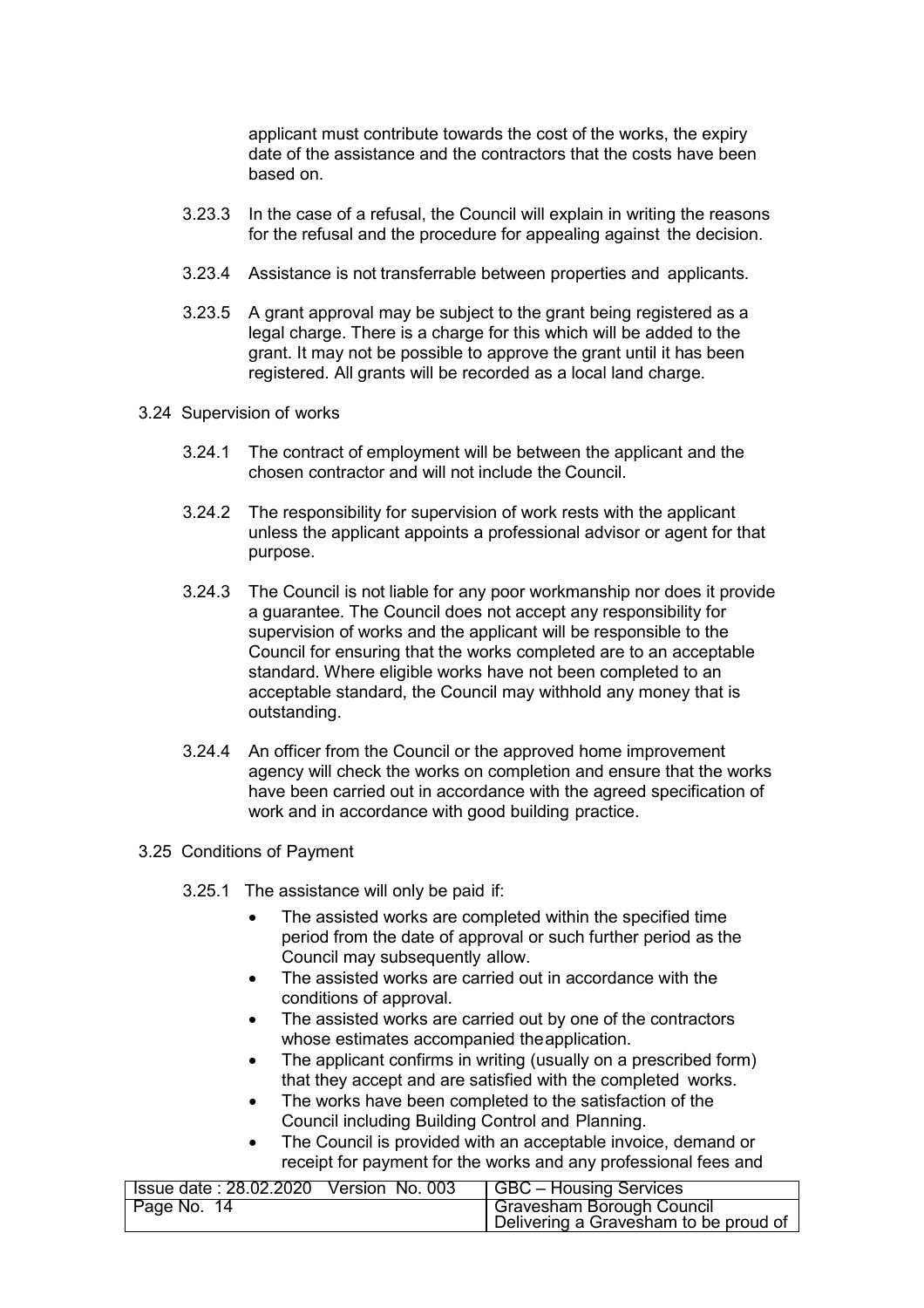other charges. For this purpose an invoice, demand or receipt is acceptable if it satisfies the Council's audit standards and is not submitted by the applicant or a member of his family.

- The invoice must include full details of the builder /surveyor employed including VAT registration details.
- The Council has been notified in advance that the work has begun.
- The eligible works have been completed in accordance with the approval and estimates and to the satisfaction of the Council.
- Any copies of specified guarantees and test certificates are submitted.
- All electrical work must be carried out by a competent contractor or one approved under current Building Regulations.
- All gas safety work must be carried out by a contractor approved by the Gas Safe Register.
- Interim payments will only be paid at the discretion of the Council. If the applicant has a contribution they will normally be expected to pay this part before any assistance is paid.
- All payments are made direct to the builder. Only in certain circumstances where it might be appropriate to pay the applicant will this be considered and at the discretion of the Council. This may be where the applicant or a third party has already paid such costs.
- Payment will only be made where receipts are provided.
- Payments can only be made for work that has been carried out under the terms of the assistance; it cannot be paid for materials not yet used.
- 3.26 Repayment of Assistance:

Repayment of assistance may be required in the following circumstances:

- If an owner of the dwelling to which the application relates ceases to be the owner before the works are completed, the Council may demand repayment of any assistance that has been paid.
- $\blacksquare$  If an owner of the dwelling(s) to which the application relates ceases to be the owner within the specified time frame for the scheme approved – the condition period - then the Council may demand repayment of the monies.
- $\blacksquare$  If an owner of the dwelling(s) to which the application relates, having undertaken to let the dwelling(s) ceases to let the dwelling(s) in accordance with his undertaking then the Council may demand repayment of the monies.
- If an owner of the dwelling(s) to which the application relates, having undertaken to let the dwelling(s) to a qualifying tenant, ceases to let the dwelling(s) in accordance with his undertaking he shall repay to the Council on demand the monies paid.
- Where the owner of the dwelling(s) to which the application relates having undertaken to remain in occupation of the property no longer resides at the property he shall repay to the

| <b>Issue date: 28.02.2020 Version No. 003</b> | GBC - Housing Services                                               |
|-----------------------------------------------|----------------------------------------------------------------------|
| Page No. 15                                   | ' Gravesham Borough Council<br>Delivering a Gravesham to be proud of |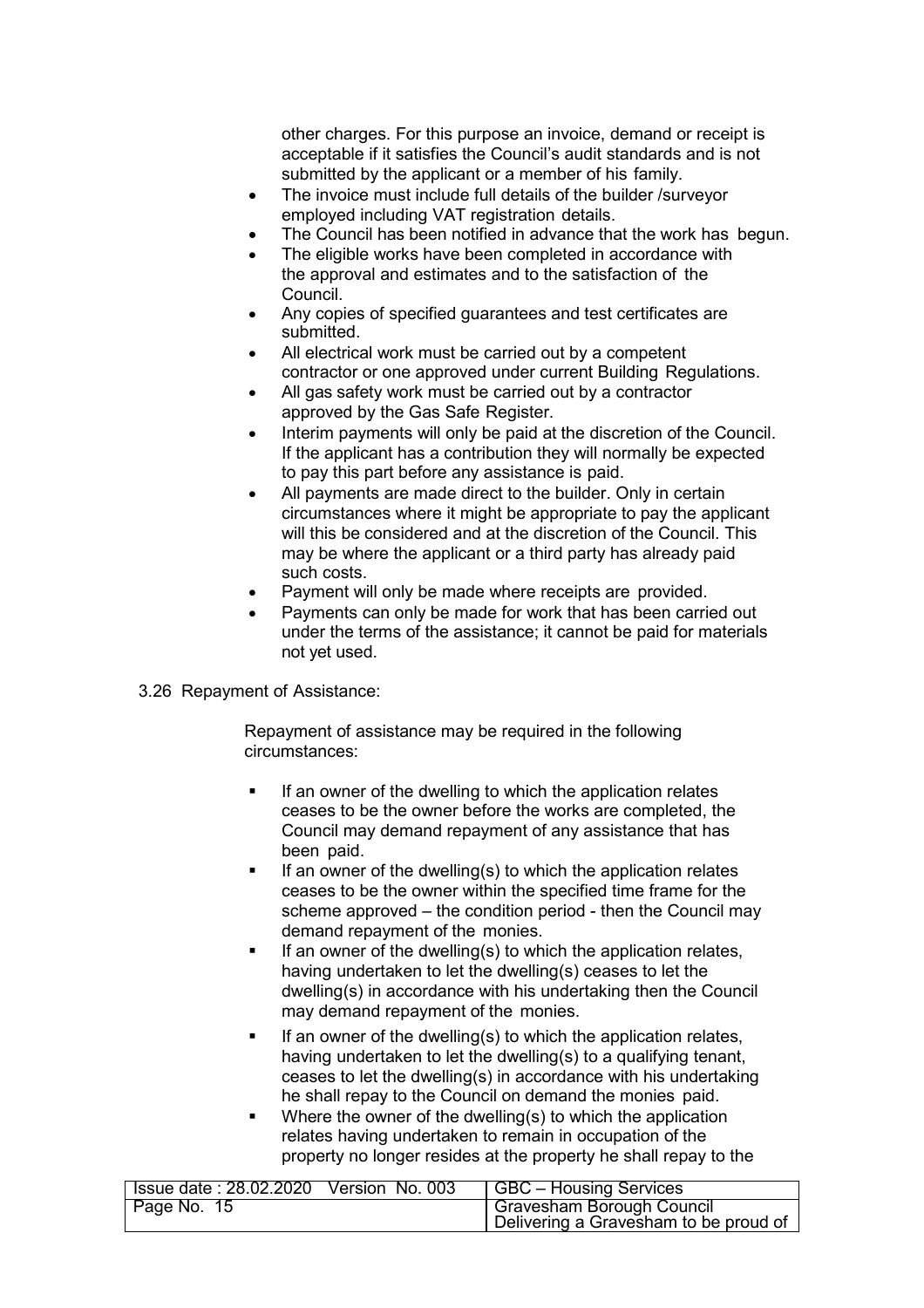Council on demand the monies paid.

• Where the Council has the right to demand repayment but there are extenuating circumstances it may determine not to demand repayment or to demand a lesser amount as appropriate.

See Appendix 4 for details on waiving or reducing repayment of financial assistance, reducing the priority of any registered charge or removing any charge in exceptional circumstances.

This condition period is as follows (includes historic grants/loans):

### **Mandatory DFG 10 Years Discretionary DFG 10 years Energy Efficiency loans 10 years**

### **Appeal Procedure:**

An appeal can be made in the following cases: In the event of disagreement with a decision;

In the case that one of the conditions of one of the aforementioned loans and grants should be waived or changed;

That there is an exceptional case for providing assistance which is not within the Council's existing policy;

There has been some error or excessive delay in the processing of a loan or grant;

In such cases the person should write in the first instance to:

Housing Partnerships Manager, Housing Services Gravesham Borough Council Civic Centre Windmill Street **Gravesend** Kent DA12 1AU

We will normally respond within 14 Days of our decision.

If you are still unhappy with our decision then you can make a formal complaint in accordance with the council's formal complaint procedure.

| l Issue date : 28.02.2020  Version No. 003 | GBC - Housing Services                                             |
|--------------------------------------------|--------------------------------------------------------------------|
| Page No. 16                                | Gravesham Borough Council<br>Delivering a Gravesham to be proud of |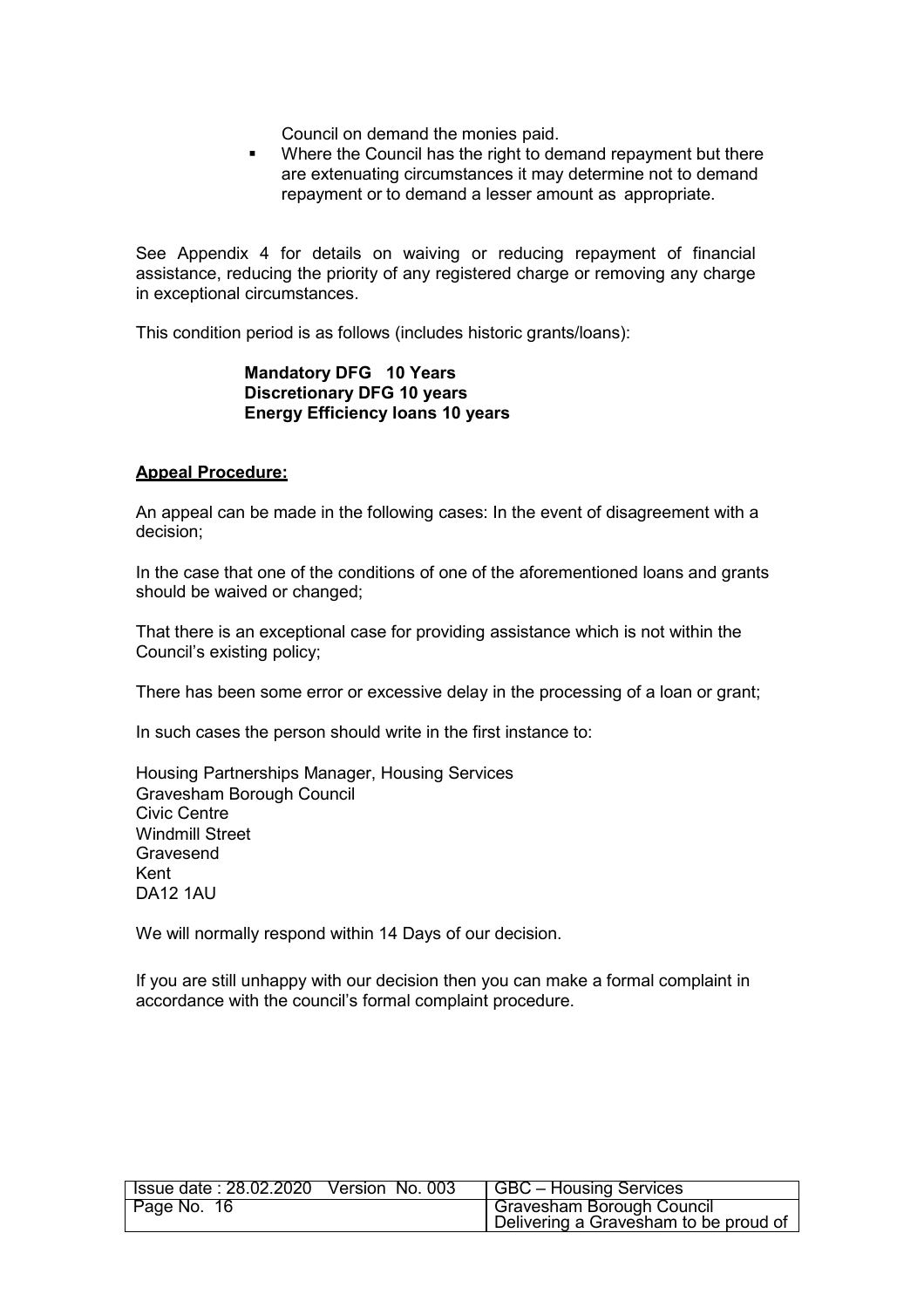## **4. Definitions**

- 4.1 Reference in this policy to 'The Council' means Gravesham Borough Council.
- 4.2 'Private sector housing' is made up of privately rented housing and owner occupied housing
- 4.3 Passported Benefit and Vulnerable Persons

A vulnerable person/household is one that receives a relevant means tested benefit. Passported benefits are benefits that automatically allow the client to have a fully funded grant and they do not to have to pay a contribution towards it. Such benefits change from time to time but at the time this policy was written the relevant means tested benefits were the following:

- Working Tax Credit (with an income less than £15,050)
- Child Tax Credit (with an income less than £15,050)
- Housing Benefit
- Income Support
- Income based Job Seekers Allowance
- Pension Credit (Guaranteed)
- Income-based Employment and SupportAllowance
- Universal Credit.
- 4.4 Certified Date is the date when Gravesham Borough Council deems the work to be satisfactorily completed.
- 4.5 Disposal includes the whole or part of the property and is a conveyance of the freehold or assignment of the lease or the grant of a lease for more than 21 years.
- 4.6 Exempt Disposal an exempt disposal is one detailed below:

To the owner or one of the joint owners of the dwelling or to a spouse or former spouse of the owner or one of the joint owners, or, in the case of a company, to an associated company;

By court order of a domestic breakdown;

By Compulsory Purchase Order;

Of land which is "included land" under section 184 of the Housing Act 1985;

By way of lease extension under part 1 of the Leasehold Reform Act 1967;

A disposal by a person over 70 to provide an annuity income and the person concerned is entitled to continue to occupy the premises as his or her only or main residence.

| <b>Issue date: 28.02.2020 Version No. 003</b> | GBC - Housing Services                                                    |
|-----------------------------------------------|---------------------------------------------------------------------------|
| Page No. 17                                   | <b>Gravesham Borough Council</b><br>Delivering a Gravesham to be proud of |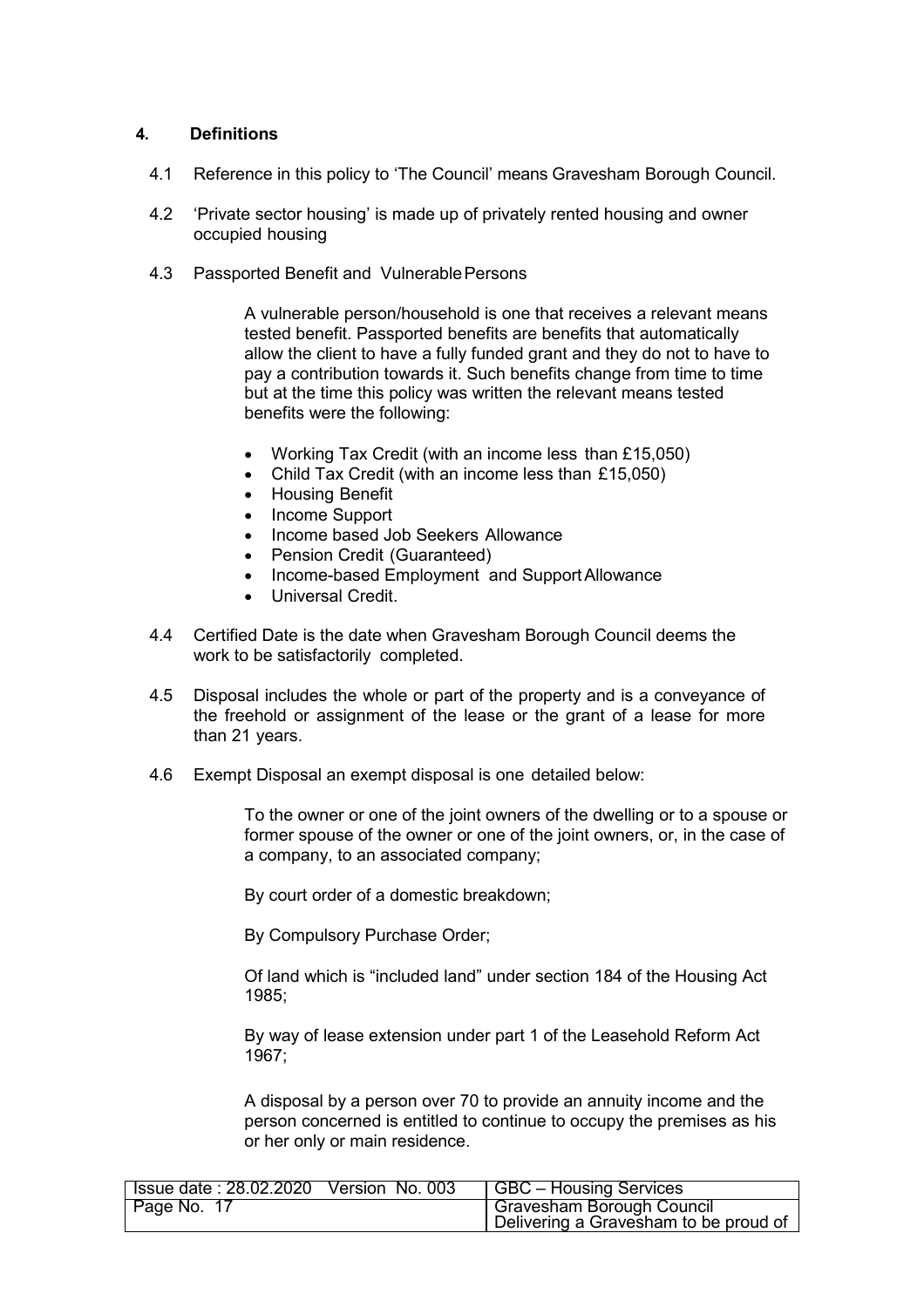## **5. Policy Statements**

### **5.1 Equality statement and equalities impact assessment**

This Policy works in conjunction with the Council's Comprehensive Equalities policy.

- 5.1.1 Gravesham Borough Council is committed to treating people with dignity and respect. This applies to colleagues, residents and members, all of whom undertake not to discriminate directly or indirectly or victimise because of race, colour, ethnic or national origin, nationality, citizenship, sex, sexual orientation, marital status, disability, religion or political persuasion.
- 5.1.2 All information/ literature will be made available in other formats, or translated upon request.
- 5.1.3 The Council is committed to addressing issues of financial inclusiveness by referencing its Vulnerability Policies.
- 5.1.4 Front line staffs will signpost customers to external advice agencies providing additional help and support with regard to equalities, ensuring full use of available resources.
- 5.1.5 Appointments arranged to discuss issues covered by this policy will be made reflecting awareness of cultural and religious holidays and celebrations. Alternative dates/times for attendance will be offered should the suggested date/time conflict with a cultural or religious celebration.
- 5.1.6 This policy has satisfied an equalities impact assessment.

### **5.2 Service Reviews**

5.2.1 Service reviews will be carried out periodically to ensure that the policy is effective and the Housing and Operations Directorate is providing services which meet residents' needs. These may take the form of peer reviews or a sample check of cases where a tailored service has been provided.

## **5.3 How to make a Complaint**

- 5.3.1 Where a person is not satisfied with the service that the Council has provided, he/she has the right to seek redress. In the first instance, they must put their complaint in writing to the Housing Partnerships Manager, who will investigate and seek to resolve the complaint.
- 5.3.2 If the matter cannot be resolved at the first stage, it should then be referred to the Director of Housing and Operations.
- 5.3.3 Once these two stages have been completed, should the person still not be satisfied, they have a right to appeal to the Chief Executive.

| <b>Issue date: 28.02.2020 Version No. 003</b> | GBC - Housing Services                                                    |
|-----------------------------------------------|---------------------------------------------------------------------------|
| Page No. 18                                   | <b>Gravesham Borough Council</b><br>Delivering a Gravesham to be proud of |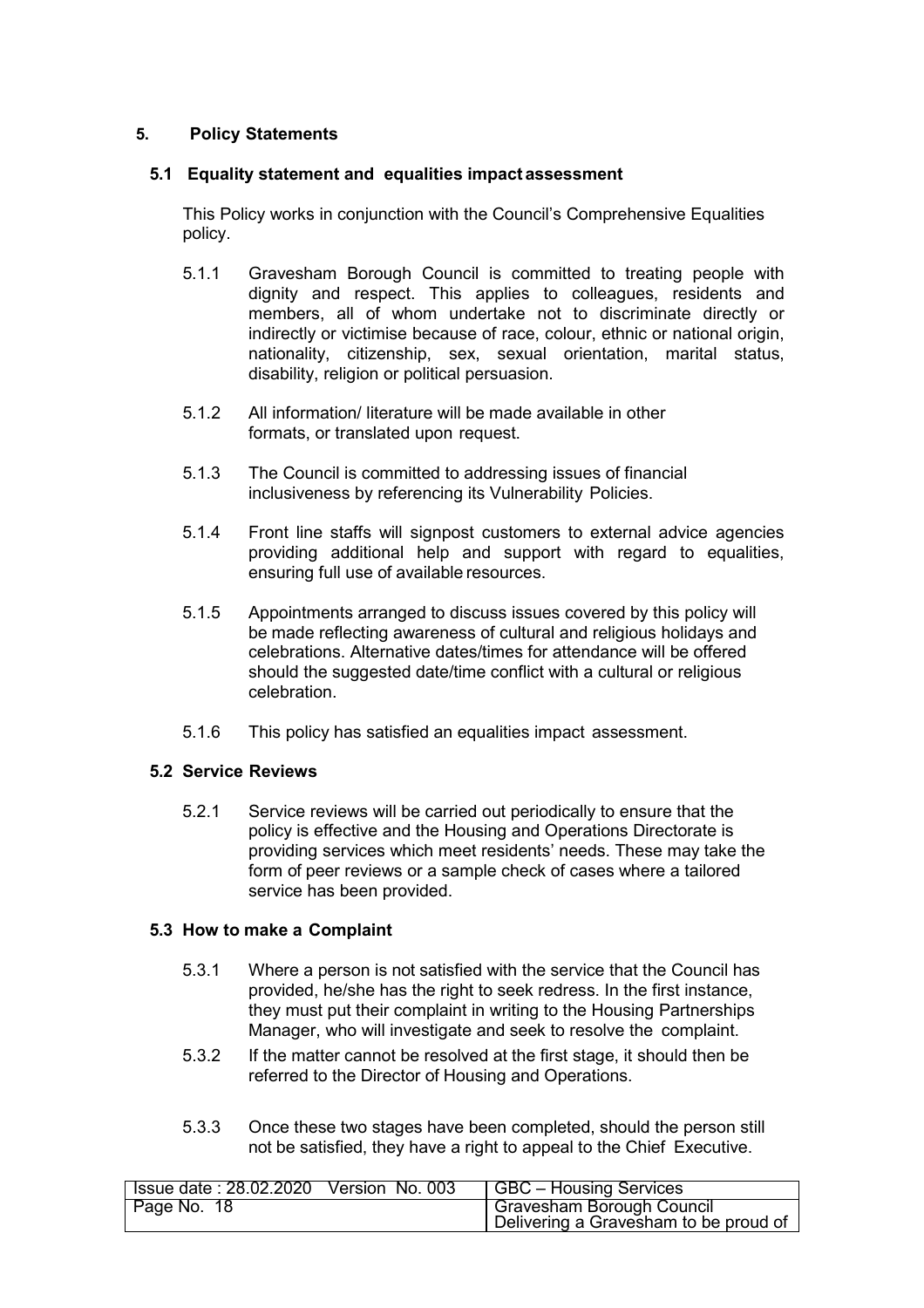5.3.4 If after the 3 previous stages have handled the complaint, the person complaining is still dissatisfied, they have the right to refer the matter to the one of the Ombudsman services. The letter that they receive informing them of the outcome of Stage 3 of the council's complaints process will give direction as to which Ombudsman service they may consider referring the matter to.

## **5.4 The Local Government and the Housing Ombudsman Service**

- 5.4.1 A complainant must give the organisation an opportunity to deal with a complaint first, using it's complaints procedure (as detailed at 5.3 above).
- 5.4.2 The Local Government Ombudsman investigates complaints of injustice arising from maladministration by local authorities and other bodies. He can be asked to investigate complaints about most council matters, however, his role is limited to those areas of housing which are not covered by the Housing Ombudsman, primarily Housing Allocations, Housing Needs or Private Housing matters.
- 5.4.3 The Housing Ombudsman is responsible for considering the best way to resolve complaints which are related to Housing property condition or repairs, general Housing management, occupancy rights, Leasehold issues, tenant behaviour or estate management issues. If a complainant is not satisfied with the action the council takes, they can contact a *'*designated person*'* or they can wait eight weeks before contacting the Housing Ombudsman directly. The Designated Person can be a Member of Parliament, a local Councillor or a recognised tenant panel and they can try and resolve the complaint themselves or they can refer the complaint straight to the Ombudsman to review the complaint.
- 5.4.4 If the complaint is covered by the Local Government Ombudsman service, he can be contacted at:

Local Government Ombudsman PO Box 4771 Coventry CV4 0EH Tel: 0300 061 0614 Email: [enquiries.london@lgo.org.uk](mailto:enquiries.london@lgo.org.uk) Website: [www.lgo.org.uk.](http://www.lgo.org.uk/)

5.4.5 If the complaint is covered by the Housing Ombudsman service, he recommends that a complaint is made to him by using the online complaint form, which can be found on the Housing Ombudsman website, although a complaint form can also be downloaded. His website address is as follows:-

<http://www.housing-ombudsman.org.uk/resolve-a-complaint/>

| Issue date: 28.02.2020  Version No. 003 | GBC – Housing Services                                                    |
|-----------------------------------------|---------------------------------------------------------------------------|
| Page No. 19                             | <b>Gravesham Borough Council</b><br>Delivering a Gravesham to be proud of |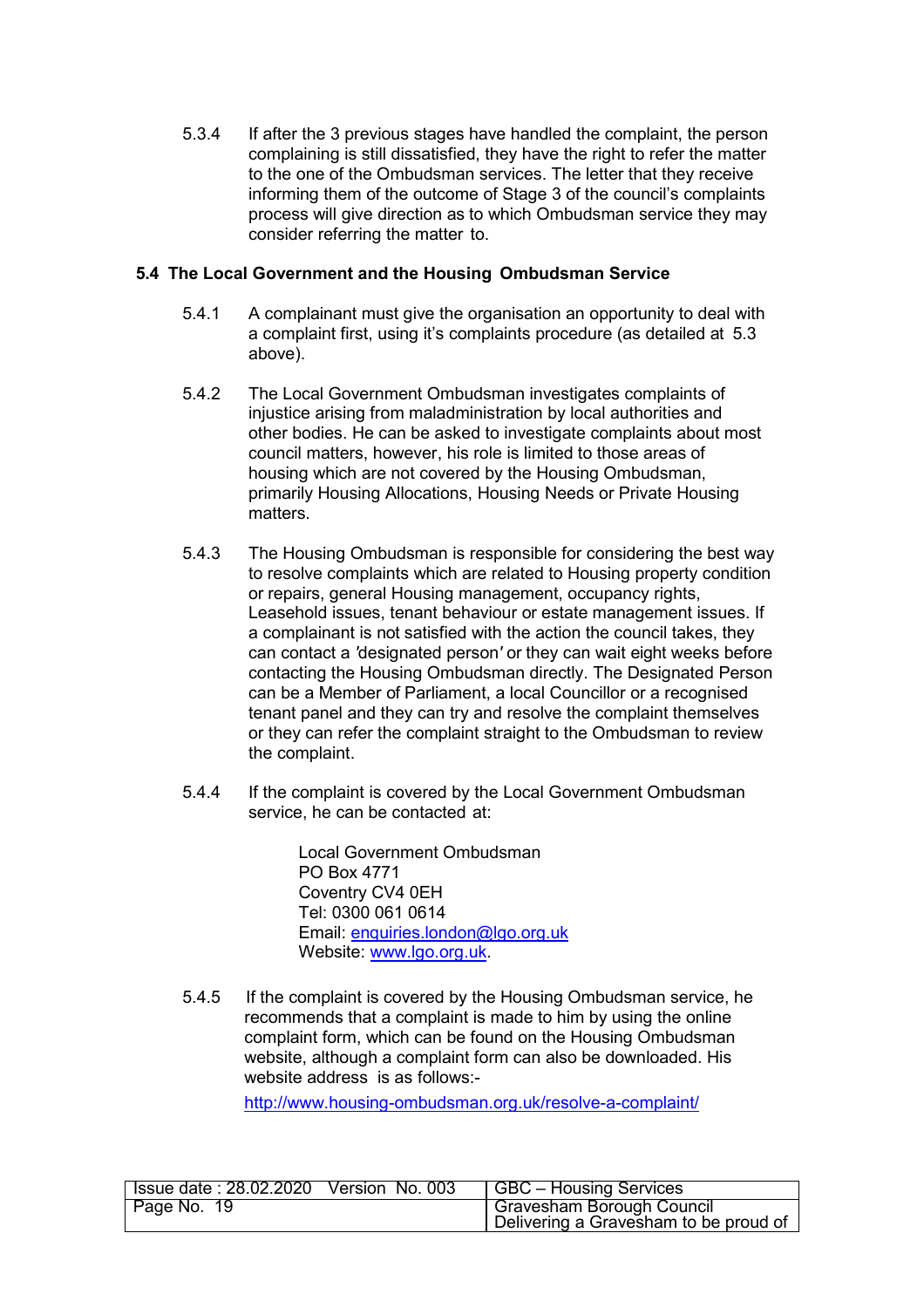## **6. Related Policies**

6.1 This list is not exhaustive:

Gravesham Borough Council Corporate Plan 2019-2023

Gravesham Borough Council Housing Business Plan 2020-2021

## **7. Legal Framework**

Regulatory Reform (Housing Assistance) (England and Wales) Order

2002 Housing Grants, Construction and Regeneration Act 1996.

## **8. Key PerformanceIndicators**

PI19 - Percentage of formal Disabled Facilities Grant applications processed on time.

| Issue date : 28.02.2020  Version No. 003 | GBC – Housing Services                |
|------------------------------------------|---------------------------------------|
| Page No. 20                              | Gravesham Borough Council             |
|                                          | Delivering a Gravesham to be proud of |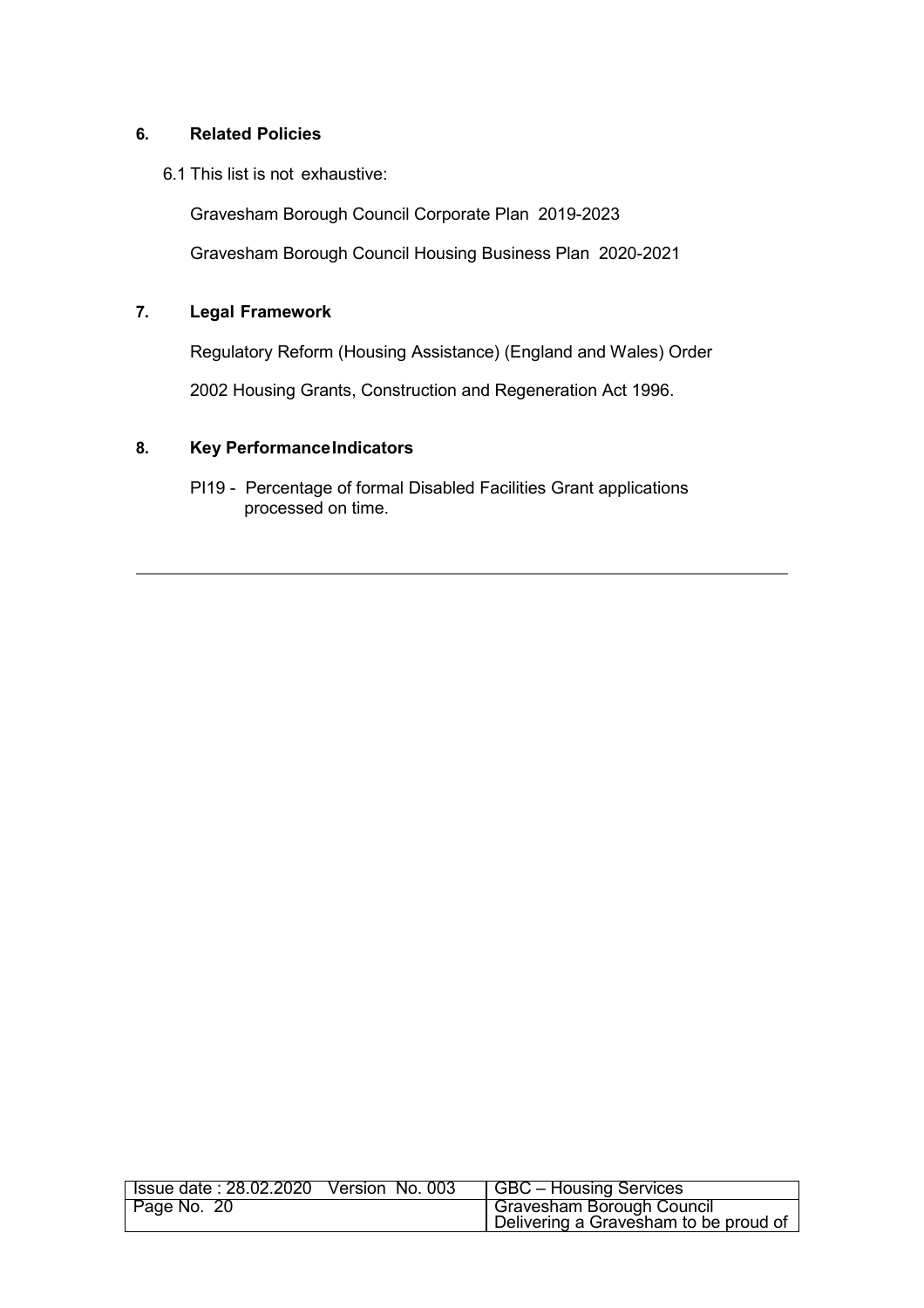## **Appendix 1 Summary of Initiatives:**

| Assistance                                                                                      | Rationale                                                                                                                                  | Additional<br>Conditions                                                                                                                                                                                                                                                                                                             | Additional<br>Information                                                                                                                                              |
|-------------------------------------------------------------------------------------------------|--------------------------------------------------------------------------------------------------------------------------------------------|--------------------------------------------------------------------------------------------------------------------------------------------------------------------------------------------------------------------------------------------------------------------------------------------------------------------------------------|------------------------------------------------------------------------------------------------------------------------------------------------------------------------|
| <b>Mandatory Disabled</b><br><b>Facilities Grant</b><br>Maximum grant up<br>to £30,000          | The Council has a<br>statutory obligation<br>to provide<br>mandatory disabled<br>facilities grants to<br>assist disabled<br>persons        | A local land charge will<br>be placed against the<br>property where the<br>grant exceeds £5,000<br>for owner occupiers<br>only. If the property is<br>sold, assigned or<br>transferred within 10<br>years of the grant being<br>completed then the<br>Council may demand<br>repayment of the grant<br>up to a maximum of<br>£10,000. | For details on the<br>works that are eligible<br>for a disabled facilities<br>grant please refer to<br>the Mandatory works<br>guidance at appendix 3                   |
| <b>Disabled Facilities</b><br><b>Fastrack Grant</b><br>Maximum grant up to forward and urgently | The grant is to assist<br>with those adaptions<br>that are straight                                                                        | An additional<br>maximum £1000 over<br>the grant limit can be<br>applied by the Council                                                                                                                                                                                                                                              | Applicant will be<br>assessed by the OT and<br>that quicker adaptations<br>are required due to                                                                         |
| £7,000.                                                                                         | needed(straight track<br>lift and flush floor<br>shower)                                                                                   | on variations once<br>works commence.                                                                                                                                                                                                                                                                                                | urgent health conditions.                                                                                                                                              |
| <b>Discretionary DFG</b><br><b>Relocation Grant</b><br>Maximum grant up<br>to £10,000           | The property is<br>unsuitable for<br>adaptation                                                                                            | Legal fees Stamp<br>Duty<br>Surveyor/ Valuation<br>fees<br>Estate agent fees<br>Removal fees                                                                                                                                                                                                                                         | If the new property is<br>of less value and the<br>applicants benefit<br>from the equity<br>released, then the<br>new grant may be a<br><b>NIL</b><br>approval.        |
| <b>Discretionary DFG</b><br>outside scope<br>Maximum grant up<br>to £10,000                     | Help cases where<br>the client has a<br>contribution to pay<br>towards the grant<br>but they cannot<br>afford to do so                     | A land charge will be<br>placed on the property<br>according to<br>conditions for a<br>Mandatory grant.                                                                                                                                                                                                                              | Applicant is expected<br>to request assistance<br>from KCC Hardship<br>Fund first, unless the<br>works are considered<br>urgent due to a critical<br>health condition. |
| <b>Hospital Discharge</b><br>Assistance<br>Maximum<br>assistance up to<br>£3,000                | Helps cases where<br>essential works are<br>required that can<br>prevent timely<br>hospital discharge<br>or prevent hospital<br>admission. | No requirement for a<br>land charge to be<br>applied.                                                                                                                                                                                                                                                                                | Applicant will be<br>assessed by the<br><b>Health and Housing</b><br>Coordinator and will<br>not be means tested<br>by the council.                                    |
| <b>Energy Efficiency</b><br>Loan                                                                | Helps cases where<br>ECO funding<br>requires top up to<br>provide                                                                          | Maximum grant up to<br>£7,000<br>A land charge will be<br>placed on the property                                                                                                                                                                                                                                                     | Applicant will be<br>assessed under the<br>ECO and LA Flex<br>criteria                                                                                                 |

| <b>Issue date: 28.02.2020 Version No. 003</b> | GBC – Housing Services                                                    |
|-----------------------------------------------|---------------------------------------------------------------------------|
| Page No. 21                                   | <b>Gravesham Borough Council</b><br>Delivering a Gravesham to be proud of |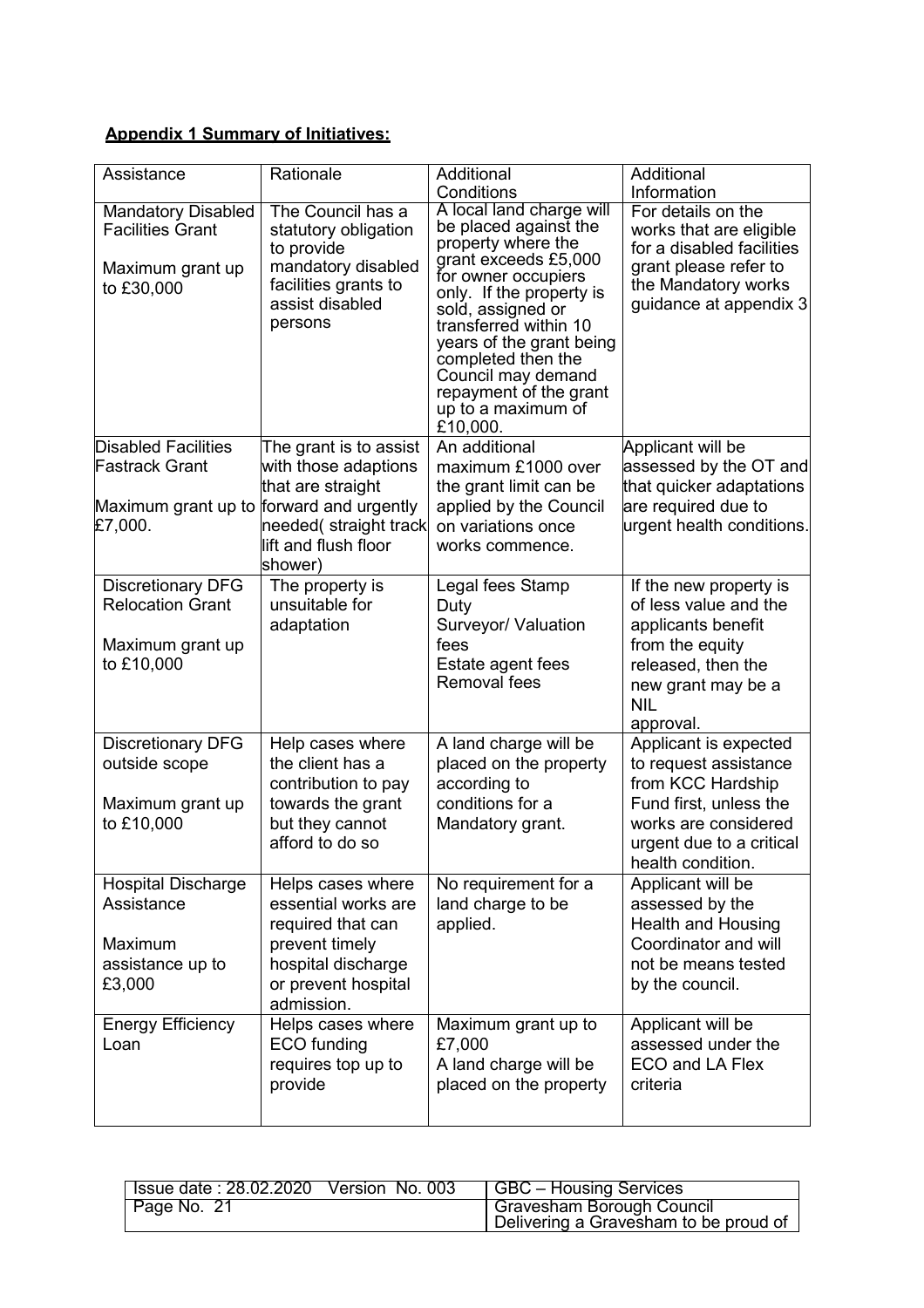## **Appendix 2 Guidance and code of Practice for Agents and Advisors acting on behalf of clients wishing to access grants and loans**

It is the advisors/agents role to act on behalf of the client in designing adaptations or schemes of work, obtaining consents and securing services of suitable builders, leading eventually to the satisfactory completion of works.

It is expected that the advisor/agent would have a collaborative approach with the Local Authority over the delivery of grants. They should acknowledge an understanding of the rationale and practicalities of managing expenditure and the need to demonstrate "fairness" to all applicants.

The Local authority will only pay fees to advisors/agents that satisfy the criteria below. Inappropriate advisors/agents often necessitate considerable extra input from the Local Authority, which is of little benefit either to the client or to the Local Authority. The Local Authority determines to whom fees will be paid and this decision will be final.

In order for an organisation/person to be considered as an appropriate advisor/agent for grant purposes, they should satisfy the following criteria:

- Experience of designing for the disabled
- Provide evidence of experience of working with a Local Authority or similar
- Provide evidence of CRB checks or a suitable reference from another Local Authority or similar organisation
- Provide evidence of appropriate insurances
- Provide evidence of an appropriate customer care charter
- Provide evidence of an equal opportunities policy
- Provide evidence of the vetting procedures for contractors
- Have evidence of professional registration and compliance with appropriate codes of conduct
- Provide details of complaints procedure and dispute resolution processes
- Meet financial viability criteria

Advisors/agents must always treat clients with respect and dignity, acknowledging the specific needs of the client group.

Contractors should be vetted by the advisor/agent to ensure they have adequate public liability and employee liability insurance and have a health & safety policy and any other legislative policies. Details should be vetted of sub-contractors tax certificate or certificate CIS, and any details on NICEIC, Gas Safe Register, FENSA etc. and VAT registration number if applicable. The vetting and checking of all such certificates and policies should be carried out periodically, not exceeding annually.

Appropriate documentation of the vetting process should be provided to the Local Authority.

Applicants should note that they will be liable for an agent's fees in making the application and they should ensure that they have sufficient funding available to meet these fees as there will be no guarantee of financial assistance until the application is approved.

Generally, abortive fees for discretionary grant aid will not receive financial assistance.

| <b>Issue date: 28.02.2020 Version No. 003</b> | GBC - Housing Services                |
|-----------------------------------------------|---------------------------------------|
| ∣ Page No. 22                                 | <b>Gravesham Borough Council</b>      |
|                                               | Delivering a Gravesham to be proud of |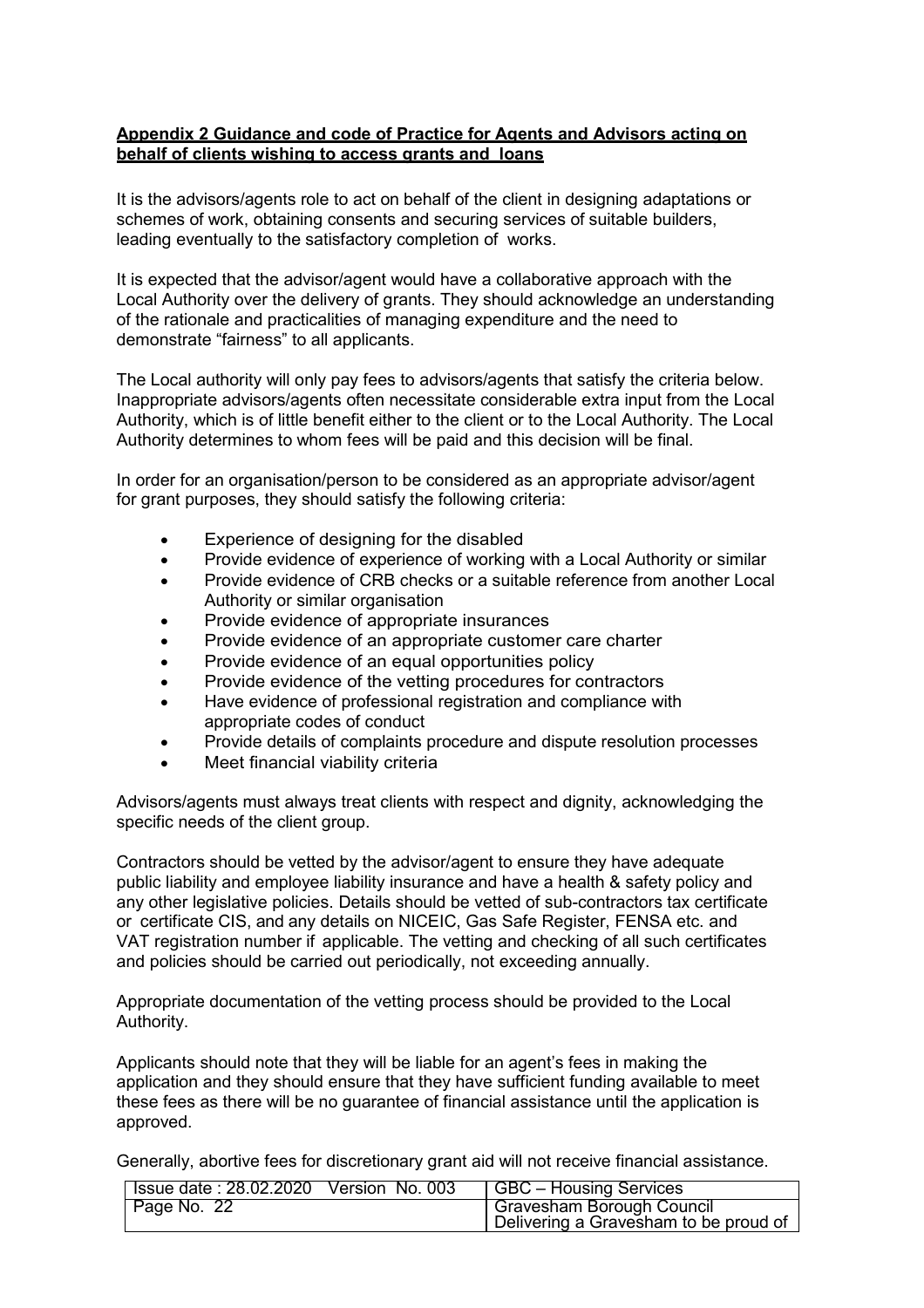## **Appendix 3 General guidance of works considered mandatory for Disabled Facilities Grant And Fees and Charges Eligibility**

Following consultation between Kent Local Authorities who administer Disabled Facilities Grants, it has been agreed that the following works can attract Mandatory DFG funding. The following categories of adaptation are detailed in the Housing Grants, Construction and Regeneration Act 1996 as being works which must be considered for grant assistance.

Where costs are likely to exceed £30,000 Local Authorities will need to take extra care to establish if the proposals are "reasonable and practicable." Regard must be had as to how the applicant will be able to finance the additional costs.

**Facilitating access: - facilitating** access by the disabled occupant

- to and from the dwelling
- to a room used or usable as the principle family room
- to a room used for or usable for sleeping
- to a room in which there is a lavatory
- to a room in which there is a bath or shower
- to a room with a wash hand basin

#### Such works may include:

Ramping and/or handrails to the main external door. This could instead be a rear door in the case of a rear access. Only one access point will be normally allowed for each dwelling. External stairlifts will be considered if reasonably practicable and they are not prone to vandalism. Handrails under £1000 are to be the responsibility of Social Services unless they are in conjunction with a ramp.

Widening the main entrance door and the doorways to the bedroom, bathroom and living room. Automatic door opening to main entrance doors will only be allowed for persons who are otherwise unable to open the door. Door entry systems will be considered where the person has severe mobility problems.

Alterations to facilitate wheelchair access to the bedroom, bathroom and living room. Access to other rooms may be considered where the disabled person is a carer.

Other adaptations that are necessary to facilitate access to any of the relevant rooms by the disabled person, for example, stairlifts or vertical lifts in some cases. Where a stairlift breaks down and it is 5-10 years old, a manufacturer's report is needed before it can be replaced. If it is over 10 years, a report may not be required. It is considered good practice to include a 5-year extended warranty/service contract with all new lifts. Specialist equipment may require extended warranty period above 5 years according to manufacturers guidance.

Provision of hard standings (3.6 x 4.8 max) and associated crossover for vehicle access where the disabled person is in a wheelchair or has difficulty walking to the house. This will only be given where existing on-street parking is considered unsatisfactory and a marked disabled parking bay is not possible or where it affords a more economical solution than providing additional paths/ramping from the roadside. It is cheaper to put a marked disabled parking bay outside the house compared to

| GBC – Housing Services                                             |
|--------------------------------------------------------------------|
| Gravesham Borough Council<br>Delivering a Gravesham to be proud of |
|                                                                    |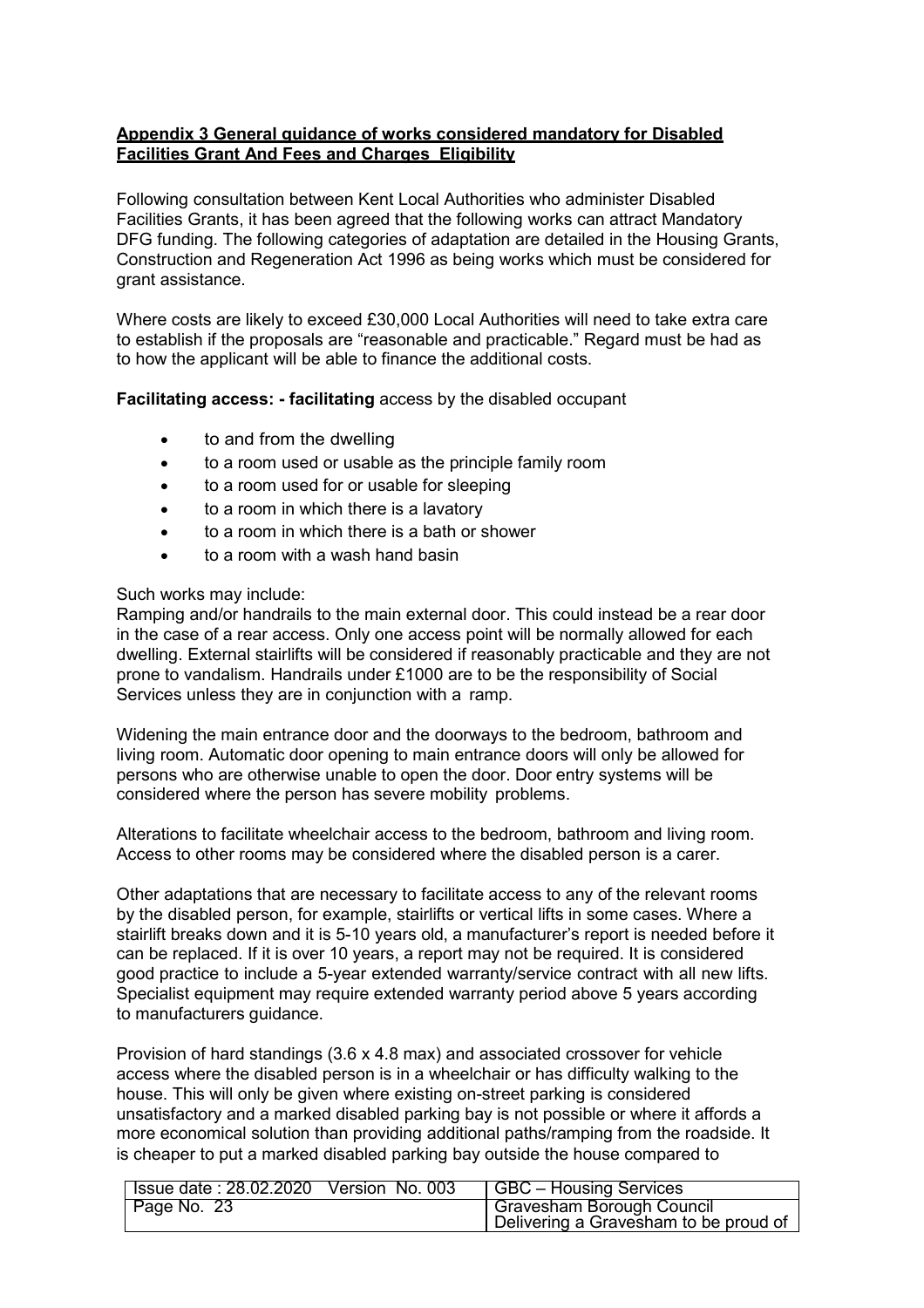providing a hard standing. Please note: Being a holder of a blue badge is not the eligibility criteria for this item.

#### **Washing facilities**

#### **Facilitating the use of washing facilities by the disabled occupant**

Adaptation of the facilities in the bathroom and toilet, including the provision of flush floor showers, lever taps, specialist WCs, Closo-mat or Gerbit etc. The adaptation or

provision of more than one bathroom to a house e.g. additional ground floor wc, will only be considered if evidenced by functional need.

An electric fan heater should be provided to the bathroom/shower room in addition to a radiator as long as it does not contravene IEE regulations for wet areas.

#### **Kitchen Facilities Facilitating the preparation and cooking of food**

Where someone other than the disabled person does and will continue to do the cooking and preparation of meals, normally it will not be necessary to carry out full adaptations. However, it may be possible to carry out minor adaptations to allow the disabled person to prepare light meals or hot drinks, typically this may include a lowlevel worktop with power points for a kettle/microwave.

Full adaptations can be considered where the disabled person is the only or main user of the kitchen. The following adaptations can be considered:

Kitchen sink, including alteration to its height or position or the type of taps fitted to it. Powered, adjustable-height sinks will not generally be allowed, as the provision of a second sink is a more economical solution.

Cooker point and oven-housing unit ensuring its height and position is in a safe location and the provision of worktops on either side.

Work surfaces located beside the sink and on each side of the cooker having a total length of approximately 1.5m, all at a suitable height for the disabled person.

Food storage in an accessible position, usually space for a refrigerator with power supply.

Wheelchair access, if necessary, including wider doors, rearrangement of facilities etc. Alterations to the kitchen door, light switches and power points, but only if it is necessary.

Extensions or enlargement to kitchens can only be agreed where they are absolutely necessary in order to provide turning space for a wheelchair and if suitable space cannot be achieved by rearrangement of the existing facilities.

The provision of cupboard and storage units on an "essential" basis. (2x1m base units and baskets or equivalent).

Mechanical ventilation where kitchen schemes require Building Regulation approval.

Other works that will be considered

| Issue date: 28.02.2020 Version No. 003 | GBC – Housing Services                                             |
|----------------------------------------|--------------------------------------------------------------------|
| Page No. 24                            | Gravesham Borough Council<br>Delivering a Gravesham to be proud of |
|                                        |                                                                    |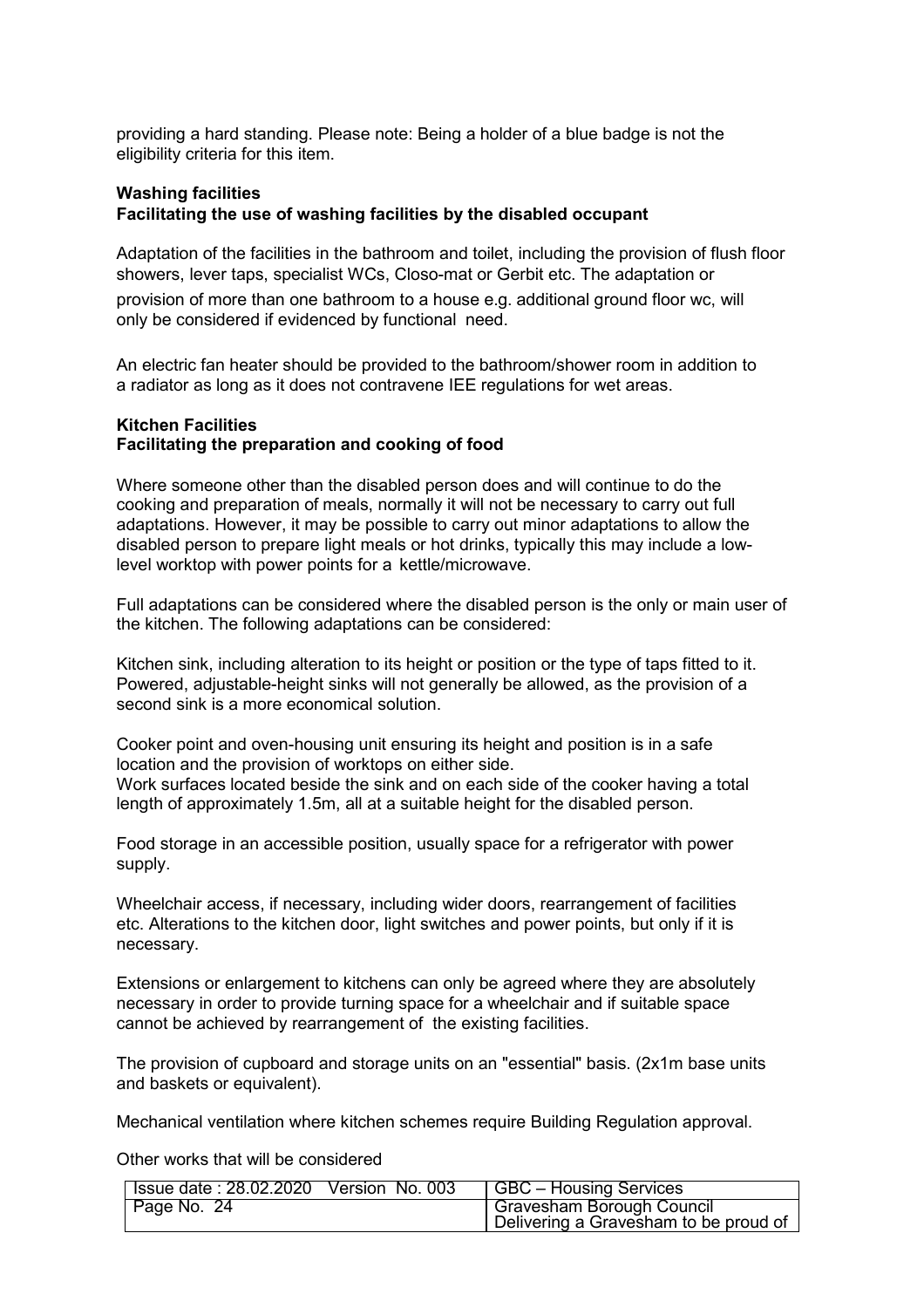Alterations to the height and/or position of light switches and power points to make them accessible to the disabled person.

Heating the rooms that are in everyday use by the disabled person where a medical need can be demonstrated. This does not include repair to existing systems. Changes to the type of heating system will only be allowed if evidenced by medical need.

Possible upgrading/replacing of boilers where the property has been extended as part of the adaptation.

Provision of laminate glass or specialist lighting or guards to fires and around radiators where disabled children with challenging behaviours may harm themselves.

Provision of enhanced fire alarm systems for those with hearing difficulties.

Carrying out structural alterations where necessary to provide fixings for disabled equipment provided by Social Services e.g. fixing for tracking /overhead hoists.

Where an adaptation is required to a listed building and additional works are required to comply with requirements.

Where an adaptation cannot be carried out due to disrepair issues, those repairs, within reason, may be carried out. Such works as replacement of rotted flooring or strengthening of the floor as part of a flush floor shower installation, electrical repairs to enable works to be carried out safely, and dealing with low water pressure. Replacing defective drainage and a full rewire would not normally be eligible.

Additional bathrooms or bedrooms may be allowed where they are specifically for the disabled person and it can be demonstrated that adaptation of other rooms or space or access to those rooms in the property is unsuitable. Extensions will only be allowed following a detailed cost/benefit analysis of alternative options.

In cases of small terraced properties with narrow passageways or very difficult access, effective adaptation can only proceed where it can be reasonably and practicably carried out without having a detrimental impact on neighbouring properties.

Requests are sometimes received to provide separate bedrooms where disabled children with behavioural difficulties share a room with other siblings and disturb their sleep. This will only be considered under mandatory grant where it can be demonstrated the child is prone to violent outbursts and there is risk of physical harm to the child or to the other siblings.

#### **Access to the Garden**

This will only be considered if recommended by an Occupational Therapist. In deciding the extent of providing access to the rear garden, the following will be taken into account.

Grant assistance will not be given where there is already access to the garden but grant may be given to improve an existing access to make it safe for the disabled occupant to use. It does not include extending an existing access e.g. creating a side access so a person can also go around the side of a house. Generally, the most

| <b>Issue date: 28.02.2020 Version No. 003</b> | GBC – Housing Services                |
|-----------------------------------------------|---------------------------------------|
| Page No. $25$                                 | Gravesham Borough Council             |
|                                               | Delivering a Gravesham to be proud of |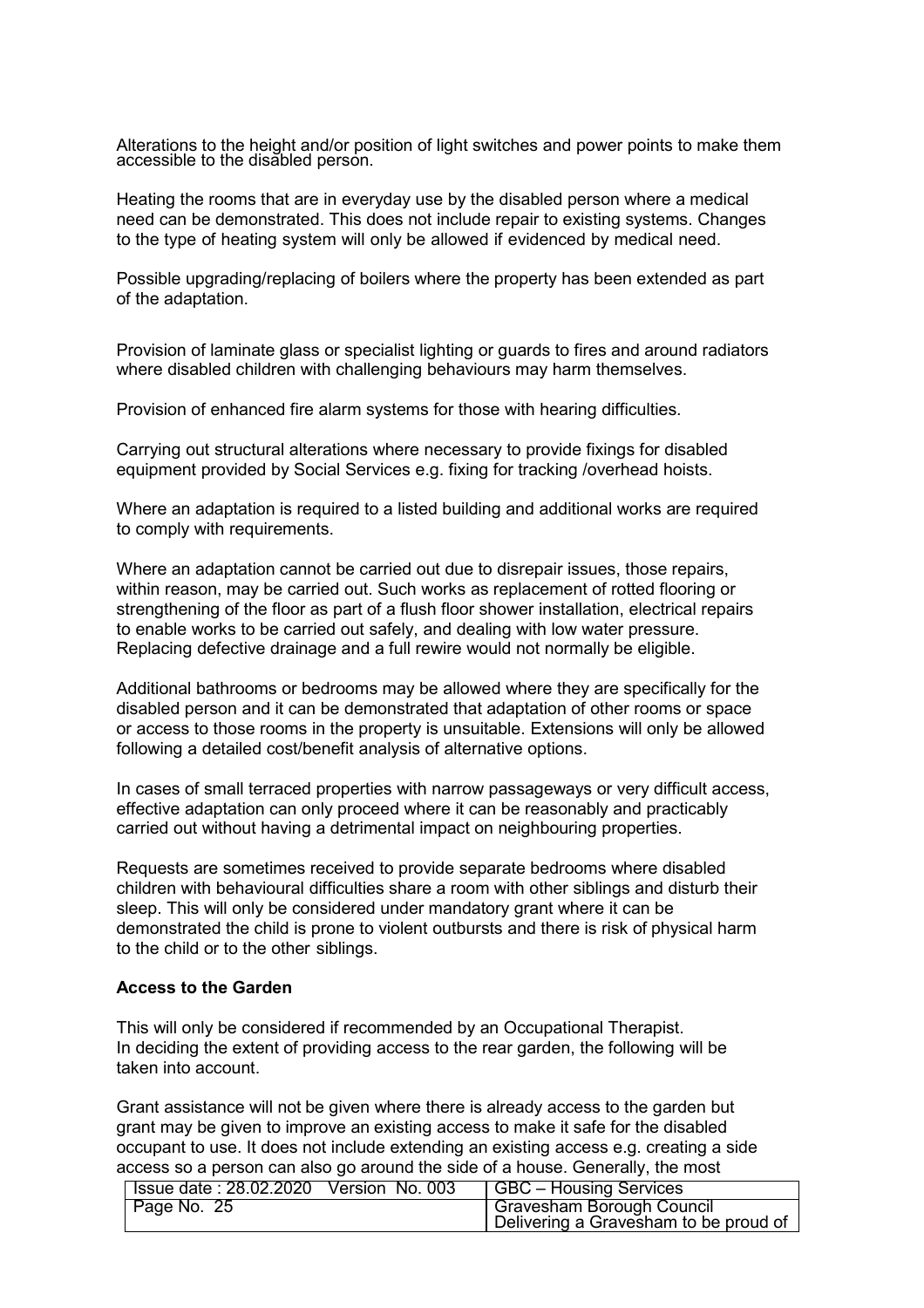modest solution for providing access to both the house and the garden will be considered and this can mean that one access may be sufficient to access both the house and the garden. Where homes have communal gardens, e.g., blocks of flats served by a single access, grants will not normally be provided for an individual access to the garden unless it can be demonstrated that because of the disabled persons condition the travel distance to the garden would be excessive and unreasonable.

The grant will simply be for providing immediate access to the garden and does not include landscaping gardens to make them more suitable for the disabled person to access. However, to assist a disabled person to live independently, an allowance of 4 m<sup>2</sup> of pathway, (which may include a turning circle for a wheelchair user), will be considered to assist access to any specific areas enjoyed by the disabled person. See also the list of non-mandatory items in the next section relating to gardens etc.

#### **General guidance of works considered non-mandatory**

These works may only be available if discretionary funding is available.

Generally, more extensive adaptations to the kitchen than those described previously. Creating a safe play area or provision of secure boundary fencing, would need exceptional circumstances to allow this.

The provision of cupboards, storage units, breakfast bars, generally above and beyond the standard that applies for mandatory grants.

Cookers and hobs, refrigerators, dishwashers, washing machines and waste disposal units.

Replacement of rooms or parts of rooms which have been "lost" by carrying out adaptations (by way of explanation, where a ground floor living room or dining room is converted into a bedroom with en suite shower room for a disabled person, the construction of a "replacement" living room or dining room for use by the rest of the family could not be grant aided on a mandatory basis.)

Fitments in rooms, for example built-in cupboards, wardrobes, storage units etc.

Extensions to living rooms.

Provision of secondary access from dwelling house, formation of patios, garden paths etc. walkways from garages and sheds. 2<sup>nd</sup> access – would need exceptional circumstances to allow this.

Storage areas and charging points for wheelchair/ scooters.

Service contracts for lifts and other equipment.

Provision of treatment rooms

Provision of pager systems linked to doorbells or telephones for the profoundly deaf.

Floor coverings (except thermo-plastic tiles or similar permanent floor finish to bathroom area).

| <b>Issue date: 28.02.2020 Version No. 003</b> | GBC – Housing Services                |
|-----------------------------------------------|---------------------------------------|
| Page No. $26$                                 | Gravesham Borough Council             |
|                                               | Delivering a Gravesham to be proud of |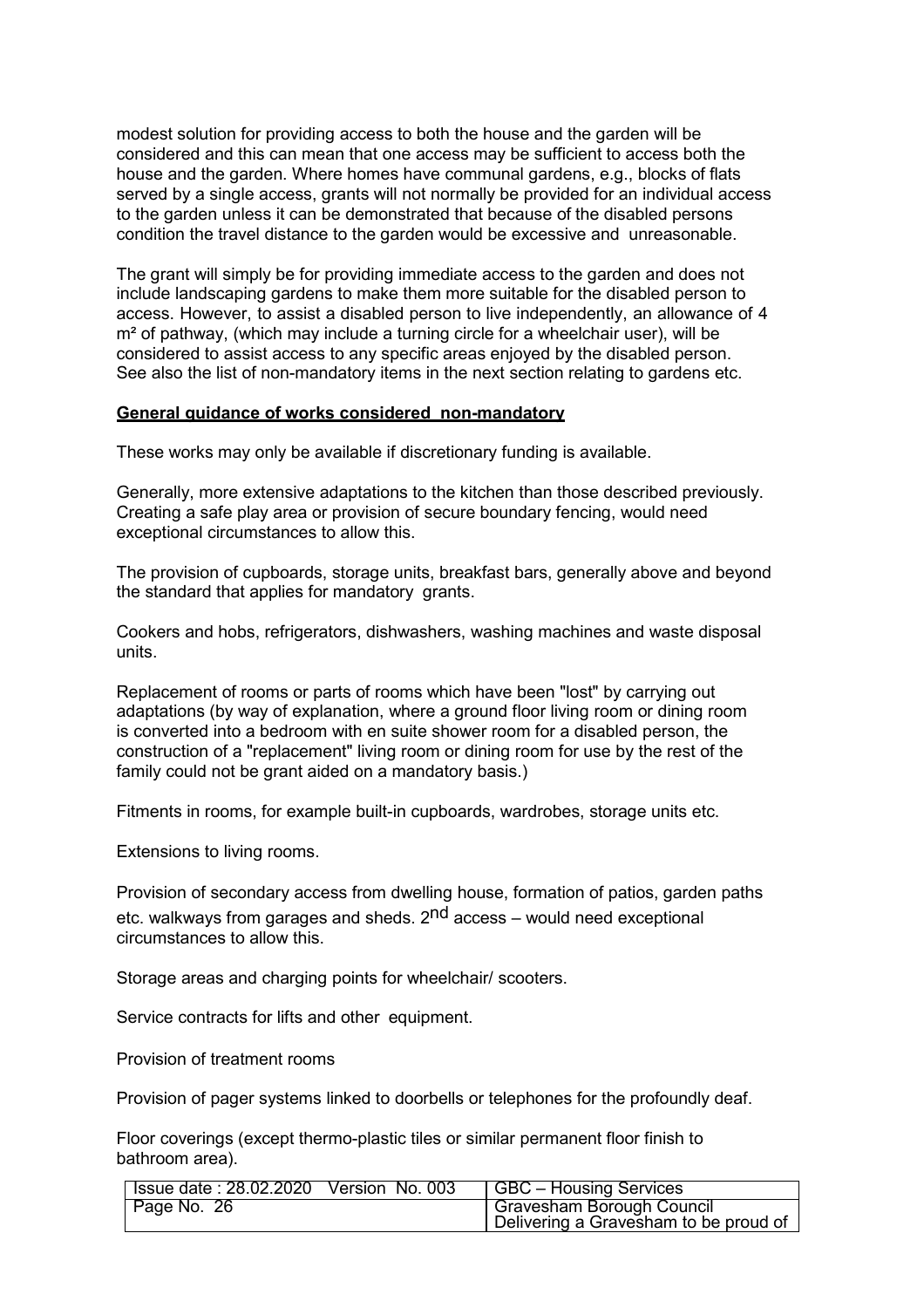Wall tiling (except splash backs and immediate shower areas).

Provision of disabled aids and equipment that can be fitted with no or little structural alterations. These are likely to be able to be removed fairly easily and re-used if the disabled person should decide to move in the future.

Non-fixed aids, e.g. bath hoists can be funded by KCC as equipment but some authorities allow it as discretionary.

Sliding doors/two way doors – not needed – can turn door round or flexicare 2 way hinges in special cases if likely to fall.

Hard standings (as a Planning Condition)

Air conditioning.

**CCTV** 

Creating a safe play area and/or fences.

Storage areas for example scooters, wheelchairs, children's equipment.

Portable/non-fixed items.

Drop kerbs, hard standings and ramps for non- wheelchair users/non-drivers.

Minor adaptations up to the value of £1,000 which are obtainable from Social Services,

Occupational Therapy Bureau

Formation of Patios

Walkways to and from garages or scooter storage areas

Formation of bin store areas

Provision of clothes drying facilities

General provision of external lighting

### **Fees and Charges that may be Eligible for Grant Aid**

Charges necessarily incurred in undertaking the works will also be considered for assistance. The following list provides an indication of the type of fees and charges that may be assisted. This list is not exhaustive:

- Cost of technical and structural surveys
- Design and preparation of plans and drawings
- Assistance on completing forms
- Advice on financing the cost of the relevant works which are not met by grant

| Issue date: 28.02.2020  Version No. 003 | GBC – Housing Services                                                          |
|-----------------------------------------|---------------------------------------------------------------------------------|
| Page No. 27                             | Gravesham Borough Council<br><sup>1</sup> Delivering a Gravesham to be proud of |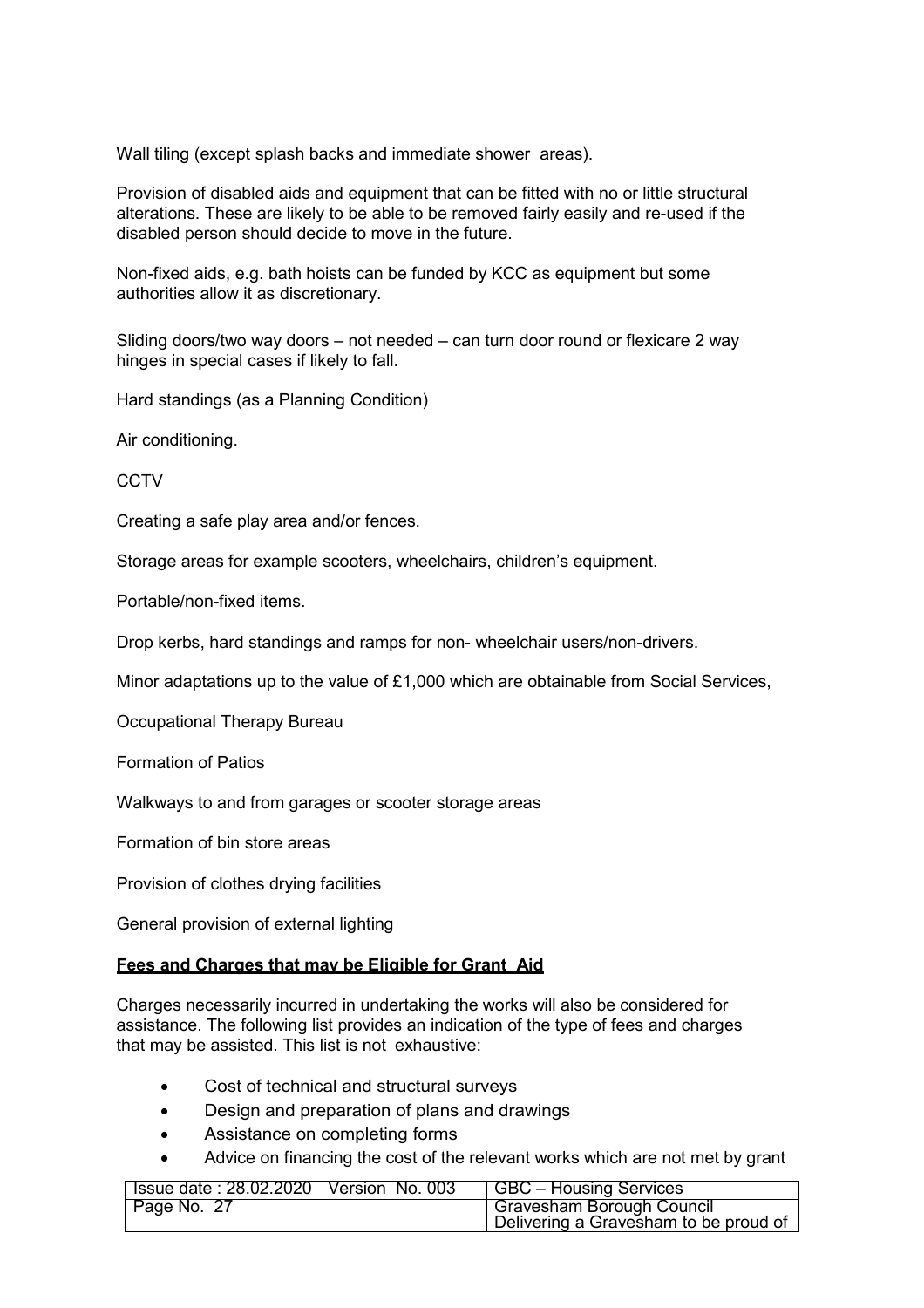- Applications for building regulations approvals or planning permission (including the application fee and preparation of related documents) • Obtaining estimates for the relevant works
- 
- Advice on contracts
- Consideration of tenders
- Supervision of the relevant works
- Reconnection of electricity, gas, water or drainage services where this is made necessary by the relevant works
- Charges made by Agency services for advising or assisting with application
- For disabled facilities grants, services of an Occupational Therapist to advise on scheme or review works.
- Fees incurred by the Council to prove ownership of the property
- Fees incurred by the Council in registering a charge against the property
- Fees incurred by the Council in setting up loan assistance
- Fees incurred under the provisions of the Party Wall Act 1996
- Fees for removal and storage of effects

| <b>Issue date: 28.02.2020 Version No. 003</b> | GBC – Housing Services                                             |
|-----------------------------------------------|--------------------------------------------------------------------|
| Page No. 28                                   | Gravesham Borough Council<br>Delivering a Gravesham to be proud of |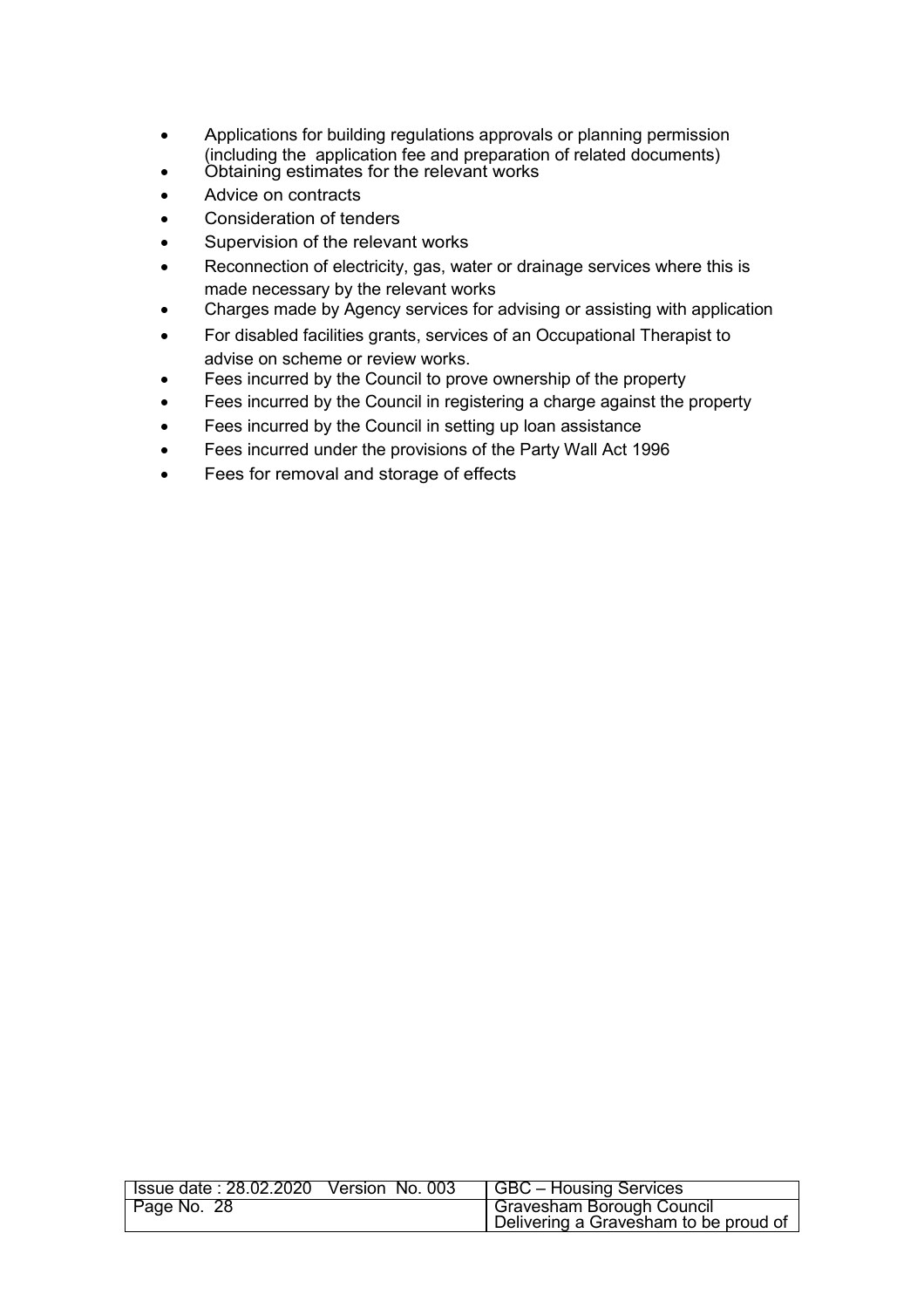## **Appendix 4: Waiving or reducing repayment of financial assistance, reducing the priority of any registered charge or removing any charge in exceptional circumstances**

#### **Process**

Any request for:

- waiving or reducing the repayment of financial assistance
- reducing the priority of any registered grant element charge, or
- removing any registered charge or restriction.

Shall be made in writing prior to any circumstances which may result in a breach of the conditions if possible.

The request shall be made in writing to the Housing Partnerships Manager setting out any exceptional circumstances that exist.

The Housing Partnerships Manager with the Assistant Director will consider the request in having regard to the policy criteria set out in this appendix. Subject to the applicant promptly providing any supporting evidence a decision will normally be taken and communicated in writing within 28 days. It is stressed that all decisions will be evidenced based and people will need to provide proof of the change in circumstances.

Any person aggrieved with a decision should use the Council's formal complaints procedure.

### **Policy Criteria**

#### **Financial Hardship:**

A disposal made following a detrimental change in the financial circumstances of the household

Guidance - this will normally apply to permanent or long-term changes in employment. This will include unemployment but some redundancy payments should be used to repay part or all of the financial assistance.

Move from permanent full-time employment to part-time or temporary working will be considered where there is little prospect of a return to full-time employment (within reasonable travelling distance).

Employment - a disposal made to enable the household to seek or take up employment or change the place of employment

Guidance - this will normally apply to situations where a person's employer is moving its base or the person is otherwise required to move their home to remain in full-time employment. Account will be taken of any financial benefit which may arise, for example, promotion.

| <b>Issue date: 28.02.2020 Version No. 003</b> | GBC - Housing Services                |
|-----------------------------------------------|---------------------------------------|
| Page No. 29                                   | Gravesham Borough Council             |
|                                               | Delivering a Gravesham to be proud of |